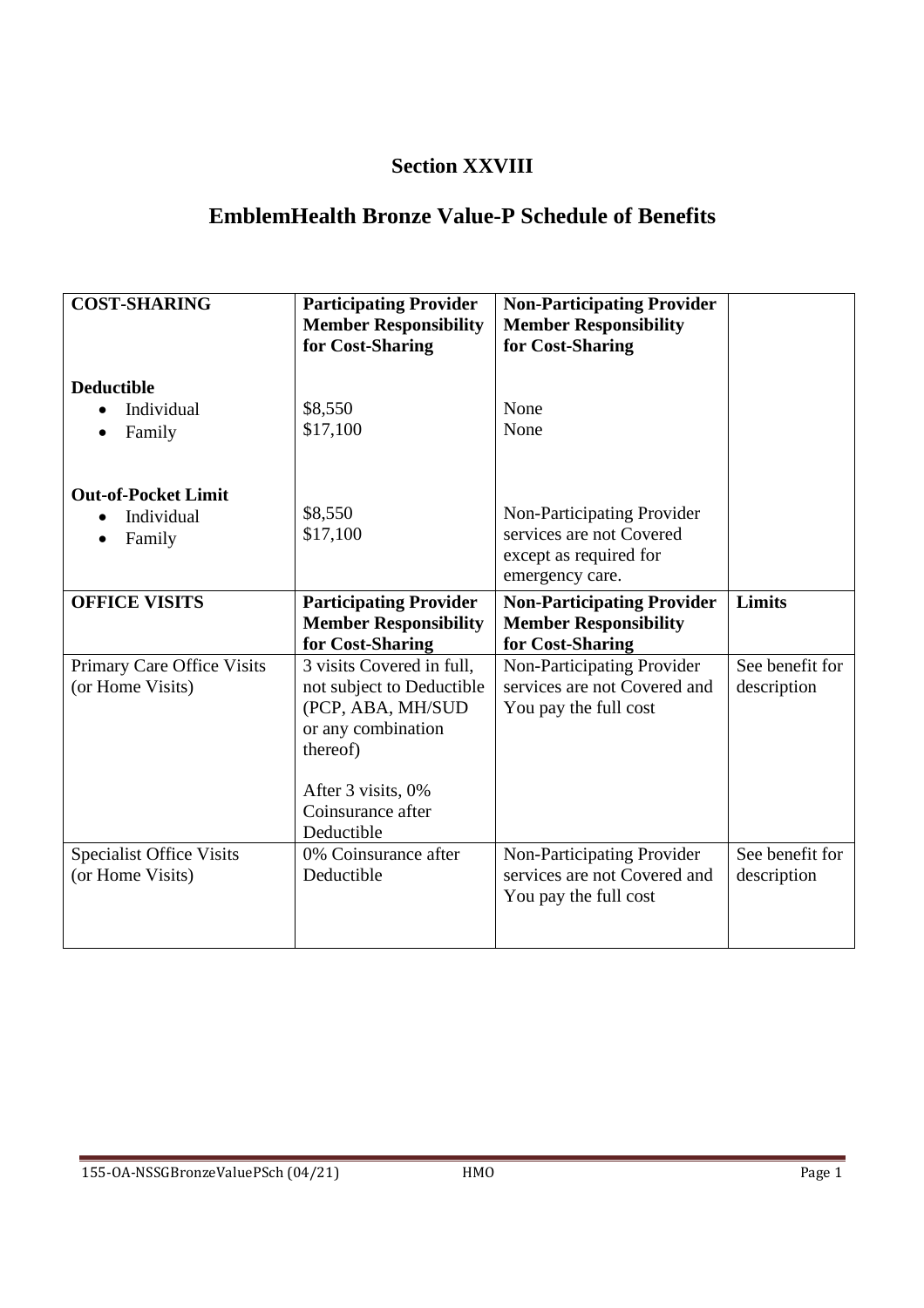|           | PREVENTIVE CARE                                                                                    | <b>Participating Provider</b>                    | <b>Non-Participating Provider</b>                                                    | Limits                         |
|-----------|----------------------------------------------------------------------------------------------------|--------------------------------------------------|--------------------------------------------------------------------------------------|--------------------------------|
|           |                                                                                                    | <b>Member Responsibility</b><br>for Cost-Sharing | <b>Member Responsibility</b><br>for Cost-Sharing                                     |                                |
| $\bullet$ | Well Child Visits and<br>Immunizations*                                                            | Covered in full                                  | Non-Participating Provider<br>services are not Covered and<br>You pay the full cost  | See benefit for<br>description |
| $\bullet$ | <b>Adult Annual Physical</b><br>Examinations*                                                      | Covered in full                                  | Non-Participating Provider<br>services are not Covered and<br>You pay the full cost  |                                |
|           | Adult Immunizations*                                                                               | Covered in full                                  | Non-Participating Provider<br>services are not Covered and<br>You pay the full cost  |                                |
|           | Routine Gynecological<br>Services/Well Woman<br>Exams*                                             | Covered in full                                  | Non-Participating Provider<br>services are not Covered and<br>You pay the full cost  |                                |
| $\bullet$ | Mammograms,<br>Screening and<br>Diagnostic Imaging<br>for the Detection of<br><b>Breast Cancer</b> | Covered in full                                  | Non-Participating Provider<br>services are not Covered and<br>You pay the full cost  |                                |
|           | $(1)$ [Sterilization<br>Procedures for<br>Women*]                                                  | [Covered in full]                                | Non-Participating Provider<br>services are not Covered and<br>You pay the full cost  |                                |
|           | $(2)$ [Vasectomy]                                                                                  | [See Surgical Services]<br>$Cost-Sharing$        | [Non-Participating Provider<br>services are not Covered and<br>You pay the full cost |                                |
|           | <b>Bone Density Testing*</b>                                                                       | Covered in full                                  | Non-Participating Provider<br>services are not Covered and<br>You pay the full cost  |                                |
|           | Screening for Prostate<br>Cancer                                                                   | Covered in full                                  | Non-Participating Provider<br>services are not Covered and<br>You pay the full cost  |                                |
|           |                                                                                                    |                                                  |                                                                                      |                                |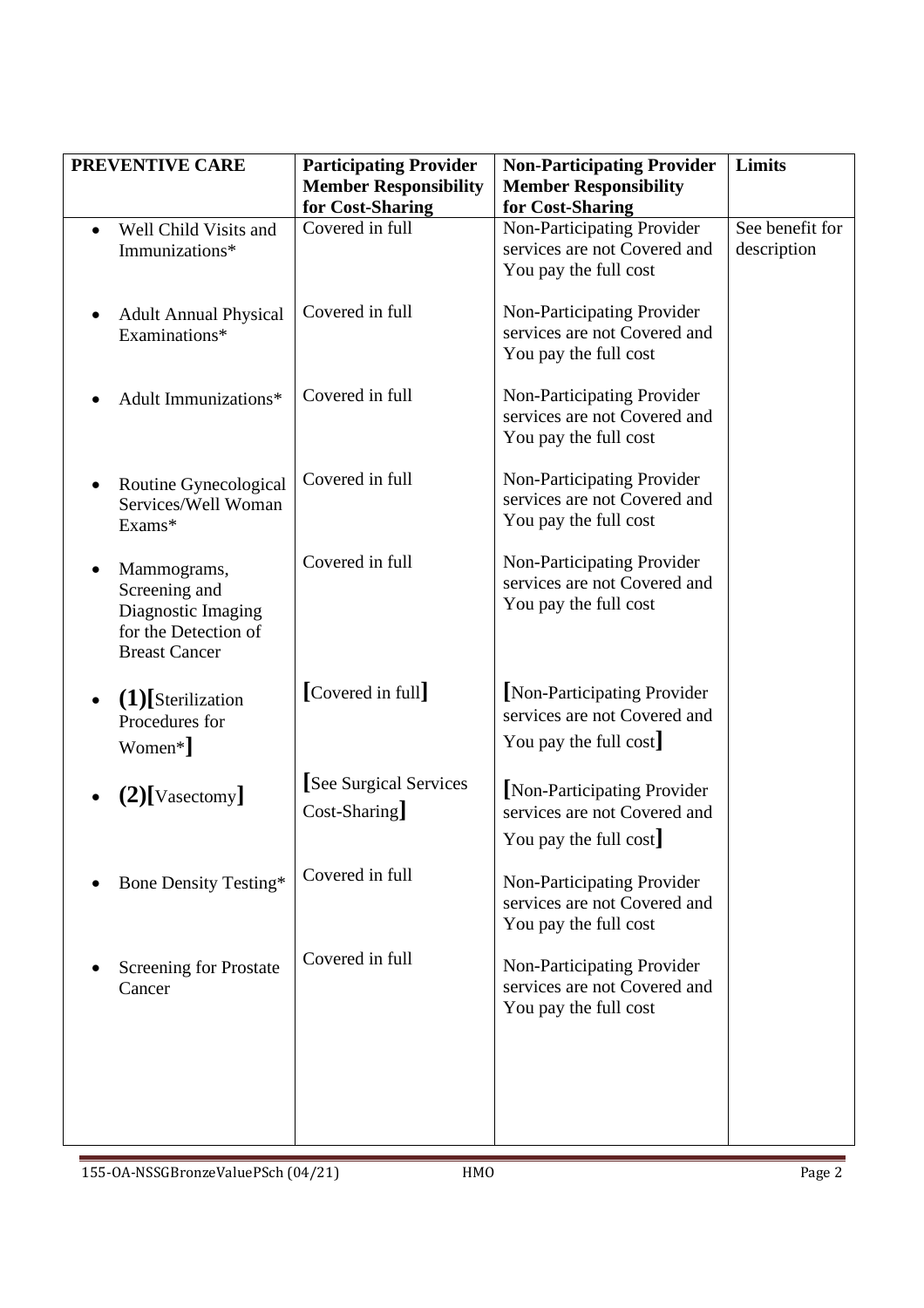| <b>PREVENTIVE CARE -</b><br><b>Continued</b>                                                                                                                     | <b>Participating Provider</b><br><b>Member Responsibility</b><br>for Cost-Sharing                                                                                                                      | <b>Non-Participating Provider</b><br><b>Member Responsibility</b><br>for Cost-Sharing | Limits                         |
|------------------------------------------------------------------------------------------------------------------------------------------------------------------|--------------------------------------------------------------------------------------------------------------------------------------------------------------------------------------------------------|---------------------------------------------------------------------------------------|--------------------------------|
| All other preventive<br>$\bullet$<br>services required by<br><b>USPSTF</b> and HRSA                                                                              | Covered in full                                                                                                                                                                                        | Non-Participating Provider<br>services are not Covered and<br>You pay the full cost   | See benefit for<br>description |
| *When preventive<br>$\bullet$<br>services are not<br>provided in<br>accordance with the<br>comprehensive<br>guidelines supported<br>by USPSTF and<br><b>HRSA</b> | Use Cost-Sharing for<br>appropriate service<br>(Primary Care Office<br>Visit; Specialist Office<br>Visit; Diagnostic<br>Radiology Services;<br><b>Laboratory Procedures</b><br>and Diagnostic Testing) | Non-Participating Provider<br>services are not Covered and<br>You pay the full cost   |                                |
| <b>EMERGENCY CARE</b>                                                                                                                                            | <b>Participating Provider</b><br><b>Member Responsibility</b><br>for Cost-Sharing                                                                                                                      | <b>Non-Participating Provider</b><br><b>Member Responsibility</b><br>for Cost-Sharing | Limits                         |
| Pre-Hospital Emergency                                                                                                                                           | 0% Coinsurance after                                                                                                                                                                                   | 0% Coinsurance after                                                                  | See benefit for                |
| <b>Medical Services</b>                                                                                                                                          | Deductible                                                                                                                                                                                             | Deductible                                                                            | description                    |
| (Ambulance Services)                                                                                                                                             |                                                                                                                                                                                                        |                                                                                       |                                |
| Non-Emergency Ambulance                                                                                                                                          | 0% Coinsurance after                                                                                                                                                                                   | Non-Participating Provider                                                            | See benefit for                |
| <b>Services</b>                                                                                                                                                  | Deductible                                                                                                                                                                                             | services are not Covered and                                                          | description                    |
|                                                                                                                                                                  |                                                                                                                                                                                                        | You pay the full cost                                                                 |                                |
| <b>Preauthorization</b>                                                                                                                                          |                                                                                                                                                                                                        |                                                                                       |                                |
| required                                                                                                                                                         |                                                                                                                                                                                                        |                                                                                       |                                |
| <b>Emergency Department</b>                                                                                                                                      | 0% Coinsurance after                                                                                                                                                                                   | 0% Coinsurance after                                                                  | See benefit for                |
|                                                                                                                                                                  | Deductible                                                                                                                                                                                             | Deductible                                                                            | description                    |
| Cost-Sharing waived if                                                                                                                                           |                                                                                                                                                                                                        | Health care forensic                                                                  |                                |
| admitted to Hospital                                                                                                                                             | Health care forensic                                                                                                                                                                                   |                                                                                       |                                |
|                                                                                                                                                                  | examinations performed<br>under Public Health Law                                                                                                                                                      | examinations performed<br>under Public Health Law                                     |                                |
|                                                                                                                                                                  | § 2805-i are not subject                                                                                                                                                                               | § 2805-i are not subject                                                              |                                |
|                                                                                                                                                                  | to Cost-Sharing                                                                                                                                                                                        | to Cost-Sharing                                                                       |                                |
| <b>Urgent Care Center</b>                                                                                                                                        | \$75 Copayment, not                                                                                                                                                                                    | Non-Participating Provider                                                            | See benefit for                |
|                                                                                                                                                                  | subject to Deductible                                                                                                                                                                                  | services are not Covered and                                                          | description                    |
|                                                                                                                                                                  |                                                                                                                                                                                                        | You pay the full cost                                                                 |                                |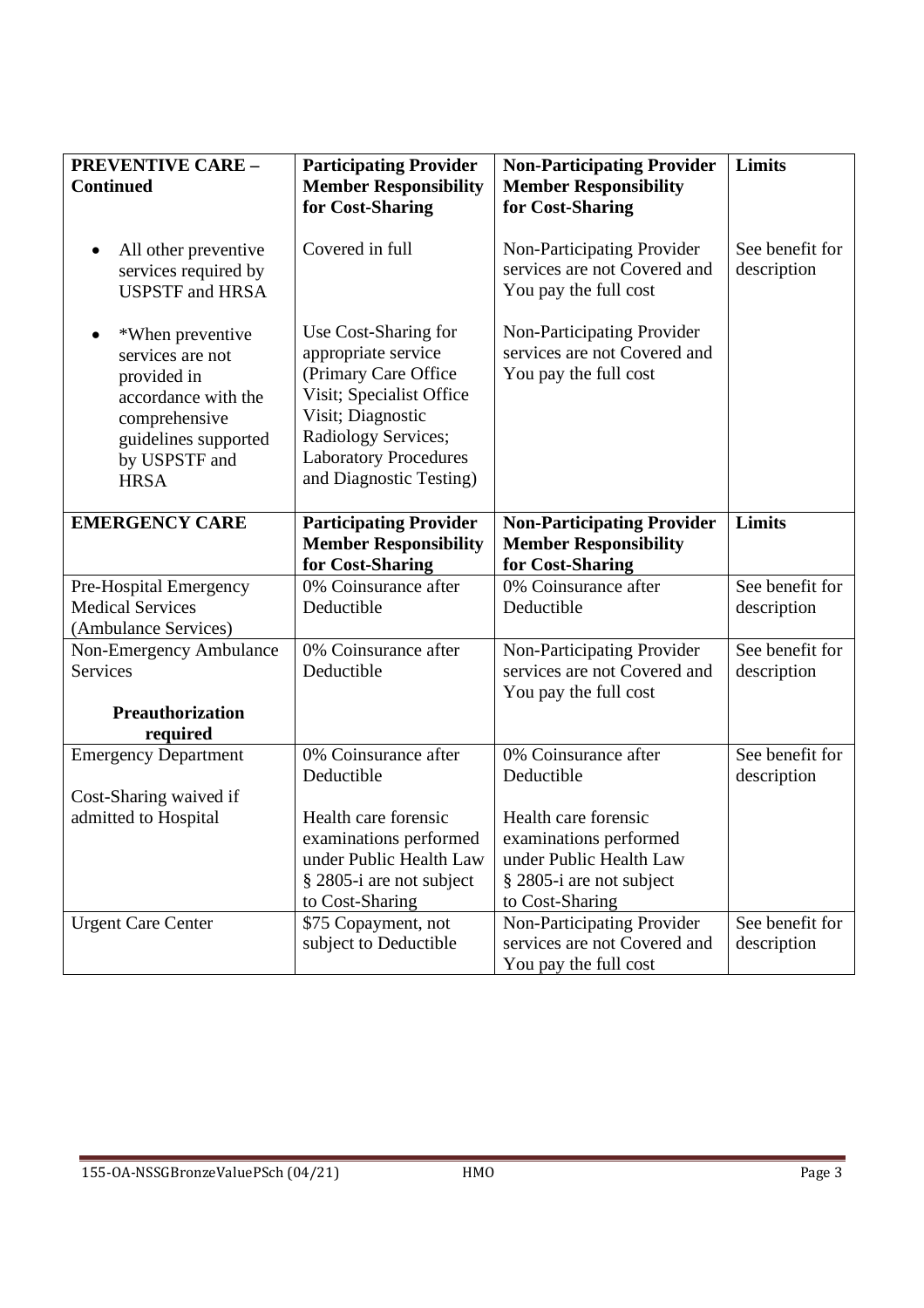| <b>PROFESSIONAL</b>                 | <b>Participating Provider</b> | <b>Non-Participating Provider</b> | <b>Limits</b>   |
|-------------------------------------|-------------------------------|-----------------------------------|-----------------|
| <b>SERVICES</b> and                 | <b>Member Responsibility</b>  | <b>Member Responsibility</b>      |                 |
| <b>OUTPATIENT CARE</b>              | for Cost-Sharing              | for Cost-Sharing                  |                 |
| Acupuncture                         | \$0 Copayment, not            | Non-Participating Provider        | Twelve (12)     |
|                                     | subject to Deductible         | services are not Covered and      | visits per Plan |
|                                     |                               | You pay the full cost             | Year            |
| <b>Advanced Imaging Services</b>    |                               |                                   | See benefit for |
|                                     |                               |                                   | description     |
| Performed in a                      | 0% Coinsurance after          | Non-Participating Provider        |                 |
| <b>Specialist Office</b>            | Deductible                    | services are not Covered and      |                 |
|                                     |                               | You pay the full cost             |                 |
|                                     | 0% Coinsurance after          | Non-Participating Provider        |                 |
| Performed in a<br>$\bullet$         | Deductible                    | services are not Covered and      |                 |
| Freestanding                        |                               | You pay the full cost             |                 |
| <b>Radiology Facility</b>           |                               |                                   |                 |
| Performed as                        | 0% Coinsurance after          | Non-Participating Provider        |                 |
| <b>Outpatient Hospital</b>          | Deductible                    | services are not Covered and      |                 |
| Services                            |                               | You pay the full cost             |                 |
|                                     |                               |                                   |                 |
| Preauthorization                    |                               |                                   |                 |
| required                            |                               |                                   |                 |
| Allergy Testing and                 |                               |                                   | See benefit for |
| Treatment                           |                               |                                   | description     |
|                                     |                               |                                   |                 |
| Performed in a PCP                  | 0% Coinsurance after          | Non-Participating Provider        |                 |
| Office                              | Deductible                    | services are not Covered and      |                 |
|                                     |                               | You pay the full cost             |                 |
| Performed in a                      | 0% Coinsurance after          | Non-Participating Provider        |                 |
| <b>Specialist Office</b>            | Deductible                    | services are not Covered and      |                 |
|                                     |                               | You pay the full cost             |                 |
| <b>Ambulatory Surgical Center</b>   | 0% Coinsurance after          | Non-Participating Provider        | See benefit for |
| <b>Facility Fee</b>                 | Deductible                    | services are not Covered and      | description     |
|                                     |                               | You pay the full cost             |                 |
| <b>Preauthorization</b><br>required |                               |                                   |                 |
| <b>Anesthesia Services</b>          | Covered in full               | Non-Participating Provider        | See benefit for |
| (all settings)                      |                               | services are not Covered and      | description     |
|                                     |                               | You pay the full cost             |                 |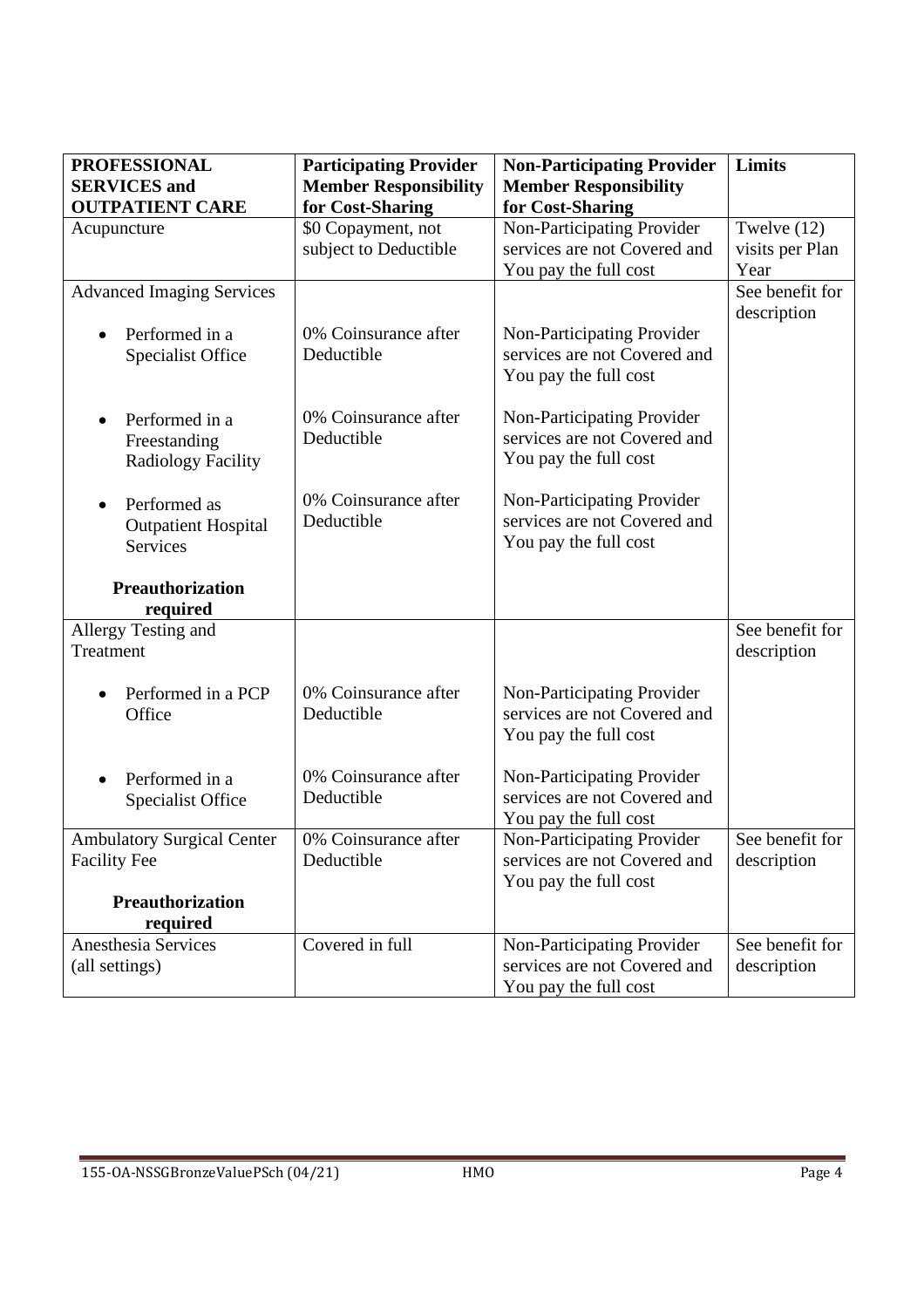| <b>PROFESSIONAL</b><br><b>SERVICES</b> and<br><b>OUTPATIENT CARE -</b><br><b>Continued</b> | <b>Participating Provider</b><br><b>Member Responsibility</b><br>for Cost-Sharing | <b>Non-Participating Provider</b><br><b>Member Responsibility</b><br>for Cost-Sharing | Limits                         |
|--------------------------------------------------------------------------------------------|-----------------------------------------------------------------------------------|---------------------------------------------------------------------------------------|--------------------------------|
| Cardiac and Pulmonary<br>Rehabilitation                                                    |                                                                                   |                                                                                       | See benefit for<br>description |
| Performed in a<br>$\bullet$<br><b>Specialist Office</b>                                    | 0% Coinsurance after<br>Deductible                                                | Non-Participating Provider<br>services are not Covered and<br>You pay the full cost   |                                |
| Performed as<br>$\bullet$<br><b>Outpatient Hospital</b><br><b>Services</b>                 | 0% Coinsurance after<br>Deductible                                                | Non-Participating Provider<br>services are not Covered and<br>You pay the full cost   |                                |
| Performed as<br>$\bullet$<br><b>Inpatient Hospital</b><br>Services                         | Included as part of<br>inpatient Hospital<br>service Cost-Sharing                 | Non-Participating Provider<br>services are not Covered and<br>You pay the full cost   |                                |
| <b>Preauthorization</b><br>required                                                        |                                                                                   |                                                                                       |                                |
| Chemotherapy and<br>Immunotherapy                                                          |                                                                                   |                                                                                       | See benefit for<br>description |
| Performed in a PCP<br>Office                                                               | 0% Coinsurance after<br>Deductible                                                | Non-Participating Provider<br>services are not Covered and<br>You pay the full cost   |                                |
| Performed in a<br>$\bullet$<br><b>Specialist Office</b>                                    | 0% Coinsurance after<br>Deductible                                                | Non-Participating Provider<br>services are not Covered and<br>You pay the full cost   |                                |
| Performed as<br><b>Outpatient Hospital</b><br>Services                                     | 0% Coinsurance after<br>Deductible                                                | Non-Participating Provider<br>services are not Covered and<br>You pay the full cost   |                                |
| <b>Preauthorization</b><br>required                                                        |                                                                                   |                                                                                       |                                |
| <b>Chiropractic Services</b>                                                               | 0% Coinsurance after<br>Deductible                                                | Non-Participating Provider<br>services are not Covered and<br>You pay the full cost   | See benefit for<br>description |
| <b>Clinical Trials</b>                                                                     | Use Cost-Sharing for<br>appropriate service                                       | Non-Participating Provider<br>services are not Covered and                            | See benefit for<br>description |
| <b>Preauthorization</b><br>required                                                        |                                                                                   | You pay the full cost                                                                 |                                |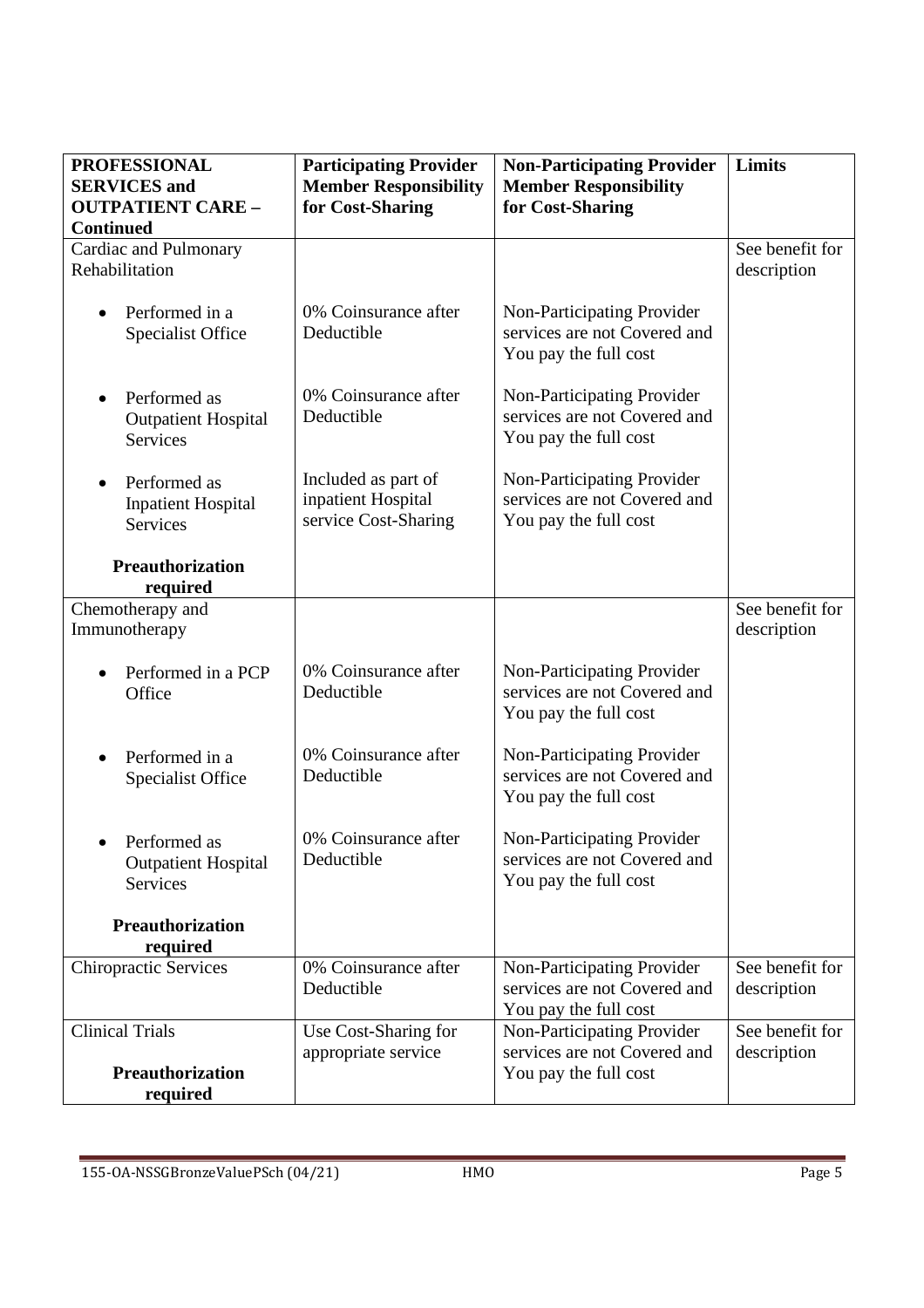| <b>PROFESSIONAL</b><br><b>SERVICES</b> and                                                                        | <b>Participating Provider</b><br><b>Member Responsibility</b> | <b>Non-Participating Provider</b><br><b>Member Responsibility</b>                   | <b>Limits</b>                                                                                  |
|-------------------------------------------------------------------------------------------------------------------|---------------------------------------------------------------|-------------------------------------------------------------------------------------|------------------------------------------------------------------------------------------------|
| <b>OUTPATIENT CARE -</b><br><b>Continued</b>                                                                      | for Cost-Sharing                                              | for Cost-Sharing                                                                    |                                                                                                |
| <b>Diagnostic Testing</b>                                                                                         |                                                               |                                                                                     | See benefit for                                                                                |
|                                                                                                                   |                                                               |                                                                                     | description                                                                                    |
| Performed in a PCP<br>$\bullet$<br>Office                                                                         | 0% Coinsurance after<br>Deductible                            | Non-Participating Provider<br>services are not Covered and<br>You pay the full cost |                                                                                                |
| Performed in a<br>$\bullet$<br><b>Specialist Office</b>                                                           | 0% Coinsurance after<br>Deductible                            | Non-Participating Provider<br>services are not Covered and<br>You pay the full cost |                                                                                                |
| Performed as<br>$\bullet$<br><b>Outpatient Hospital</b><br><b>Services</b><br><b>Preauthorization</b><br>required | 0% Coinsurance after<br>Deductible                            | Non-Participating Provider<br>services are not Covered and<br>You pay the full cost |                                                                                                |
| <b>Dialysis</b>                                                                                                   |                                                               |                                                                                     | <b>Dialysis</b>                                                                                |
| Performed in a PCP<br>Office                                                                                      | 0% Coinsurance after<br>Deductible                            | Non-Participating Provider<br>services are not Covered and<br>You pay the full cost | performed by<br>Non-<br>Participating<br>Providers is                                          |
| Performed in a<br>$\bullet$<br><b>Specialist Office</b>                                                           | 0% Coinsurance after<br>Deductible                            | Non-Participating Provider<br>services are not Covered and<br>You pay the full cost | limited to ten<br>$(10)$ visits per<br>calendar year.<br>Cost-Sharing for<br>the visits is the |
| Performed in a<br>$\bullet$<br><b>Freestanding Center</b>                                                         | 0% Coinsurance after<br>Deductible                            | Non-Participating Provider<br>services are not Covered and<br>You pay the full cost | same as for a<br>Participating<br>Provider. See<br>benefit                                     |
| Performed as<br>$\bullet$<br><b>Outpatient Hospital</b><br><b>Services</b>                                        | 0% Coinsurance after<br>Deductible                            | Non-Participating Provider<br>services are not Covered and<br>You pay the full cost | description for<br>more<br>information.<br>Preauthorization<br>required                        |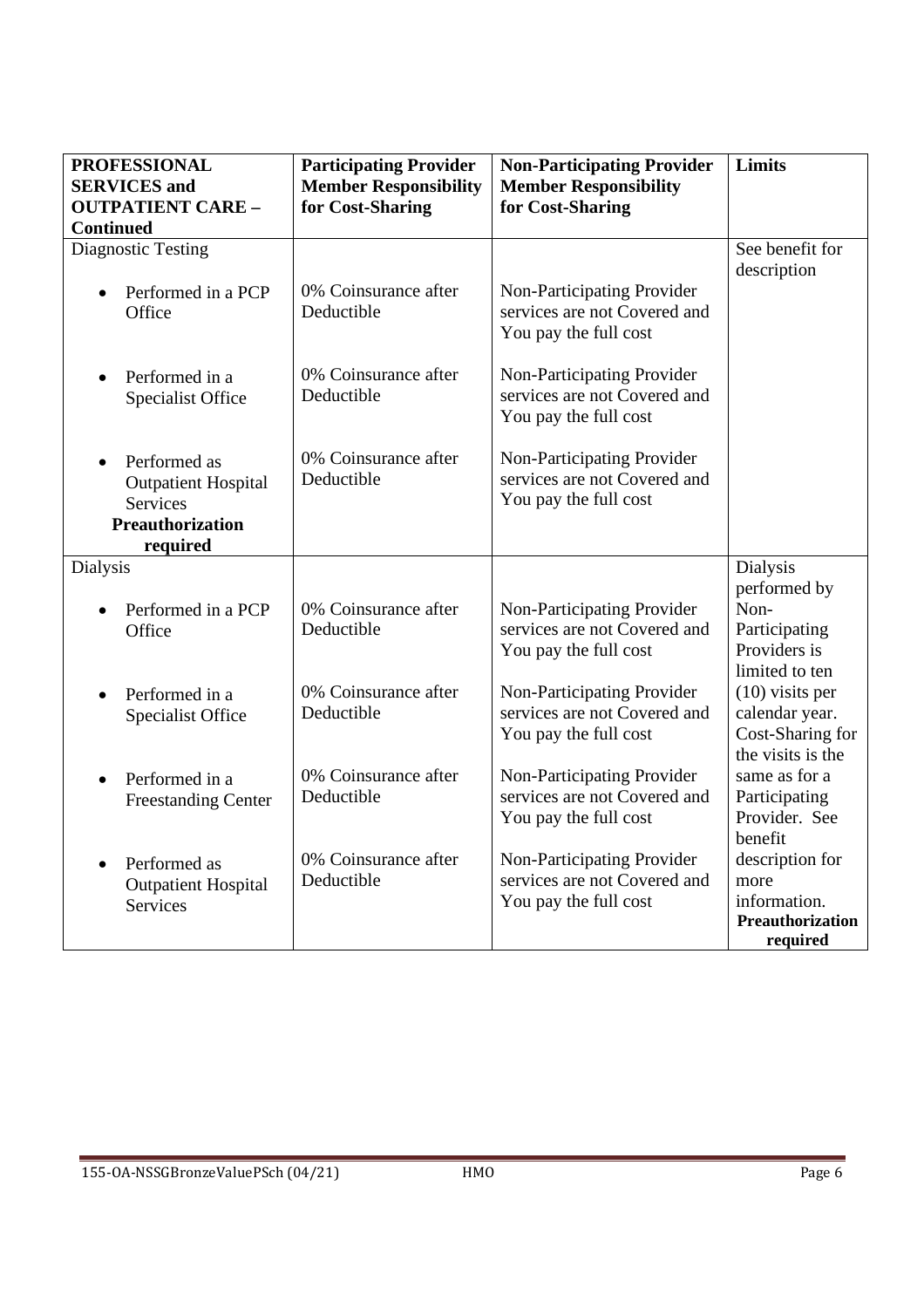| <b>PROFESSIONAL</b><br><b>SERVICES</b> and | <b>Participating Provider</b><br><b>Member Responsibility</b> | <b>Non-Participating Provider</b><br><b>Member Responsibility</b> | Limits                    |
|--------------------------------------------|---------------------------------------------------------------|-------------------------------------------------------------------|---------------------------|
| <b>OUTPATIENT CARE -</b>                   | for Cost-Sharing                                              | for Cost-Sharing                                                  |                           |
| <b>Continued</b>                           |                                                               |                                                                   |                           |
| <b>Habilitation Services</b>               |                                                               |                                                                   | Sixty (60) visits         |
| (Physical Therapy,                         |                                                               |                                                                   | per condition,            |
| Occupational Therapy or<br>Speech Therapy) |                                                               |                                                                   | per Plan Year<br>combined |
|                                            |                                                               |                                                                   | therapies                 |
| Performed in a PCP                         | 0% Coinsurance after                                          | Non-Participating Provider                                        |                           |
| Office                                     | Deductible                                                    | services are not Covered and                                      |                           |
|                                            |                                                               | You pay the full cost                                             |                           |
| Performed in a                             | 0% Coinsurance after                                          | Non-Participating Provider                                        |                           |
| Specialist Office                          | Deductible                                                    | services are not Covered and                                      |                           |
|                                            |                                                               | You pay the full cost                                             |                           |
| Performed in an                            | 0% Coinsurance after                                          | Non-Participating Provider                                        |                           |
| <b>Outpatient Facility</b>                 | Deductible                                                    | services are not Covered and                                      |                           |
|                                            |                                                               | You pay the full cost                                             |                           |
| Preauthorization                           |                                                               |                                                                   |                           |
| required                                   |                                                               |                                                                   |                           |
| Home Health Care                           | 0% Coinsurance after<br>Deductible                            | Non-Participating Provider<br>services are not Covered and        | Forty (40) visits         |
| <b>Preauthorization</b>                    |                                                               | You pay the full cost                                             | per Plan Year             |
| required                                   |                                                               |                                                                   |                           |
| <b>Infertility Services</b>                | Use Cost-Sharing for                                          | Non-Participating Provider                                        | See benefit for           |
|                                            | appropriate service                                           | services are not Covered and                                      | description               |
|                                            | (Office Visit; Diagnostic                                     | You pay the full cost                                             |                           |
|                                            | Radiology Services;                                           |                                                                   |                           |
|                                            | Surgery; Laboratory and                                       |                                                                   |                           |
| <b>Preauthorization</b>                    | Diagnostic Procedures)                                        |                                                                   |                           |
| required                                   |                                                               |                                                                   |                           |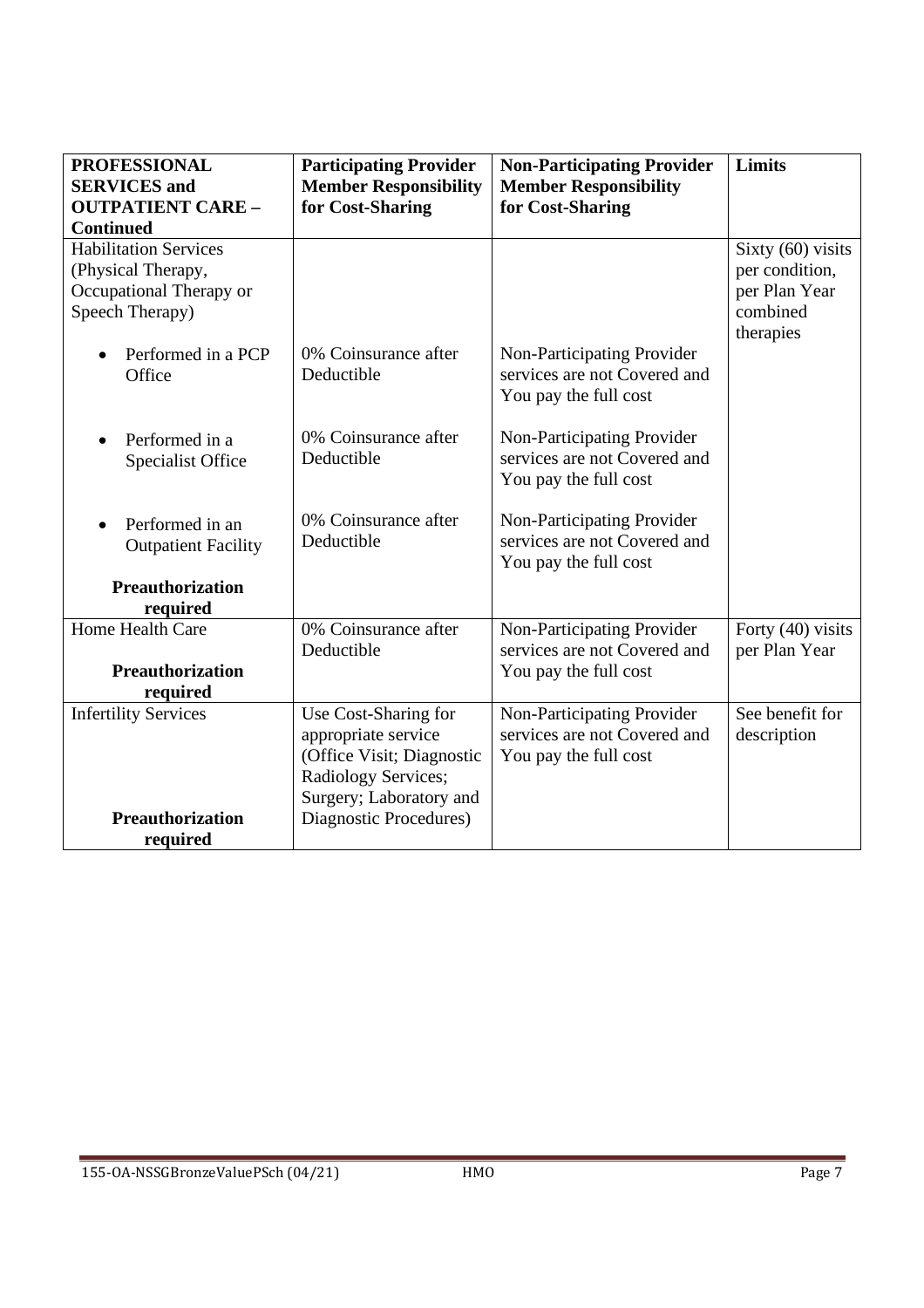| <b>PROFESSIONAL</b><br><b>SERVICES</b> and<br><b>OUTPATIENT CARE -</b><br><b>Continued</b>                        | <b>Participating Provider</b><br><b>Member Responsibility</b><br>for Cost-Sharing | <b>Non-Participating Provider</b><br><b>Member Responsibility</b><br>for Cost-Sharing | Limits                                                                |
|-------------------------------------------------------------------------------------------------------------------|-----------------------------------------------------------------------------------|---------------------------------------------------------------------------------------|-----------------------------------------------------------------------|
| <b>Infusion Therapy</b>                                                                                           |                                                                                   |                                                                                       | See benefit for                                                       |
| Performed in a PCP<br>Office                                                                                      | 0% Coinsurance after<br>Deductible                                                | Non-Participating Provider<br>services are not Covered and<br>You pay the full cost   | description                                                           |
| Performed in a<br>$\bullet$<br><b>Specialist Office</b>                                                           | 0% Coinsurance after<br>Deductible                                                | Non-Participating Provider<br>services are not Covered and<br>You pay the full cost   |                                                                       |
| Performed as<br>$\bullet$<br><b>Outpatient Hospital</b><br><b>Services</b><br><b>Preauthorization</b><br>required | 0% Coinsurance after<br>Deductible                                                | Non-Participating Provider<br>services are not Covered and<br>You pay the full cost   |                                                                       |
| Home Infusion<br>Therapy<br><b>Preauthorization</b><br>required                                                   | 0% Coinsurance after<br>Deductible                                                | Non-Participating Provider<br>services are not Covered and<br>You pay the full cost   | Home infusion<br>counts toward<br>home health<br>care visit<br>limits |
| <b>Inpatient Medical Visits</b>                                                                                   | \$0 Copayment after<br>Deductible                                                 | Non-Participating Provider<br>services are not Covered and<br>You pay the full cost   | See benefit for<br>description                                        |
| $(3)$ [Interruption of<br>Pregnancy                                                                               |                                                                                   |                                                                                       |                                                                       |
| <b>Medically Necessary</b><br>Abortions                                                                           | Covered in full                                                                   | Non-Participating Provider<br>services are not Covered and<br>You pay the full cost   | Unlimited                                                             |
| $(4)$ [Elective<br>Abortions <sup>]</sup>                                                                         | 0% Coinsurance after<br>Deductible]                                               | [Non-Participating Provider<br>services are not Covered and<br>You pay the full cost  | $\lceil$ One (1)<br>procedure per<br>Plan Year]]                      |
| <b>Preauthorization</b><br>required                                                                               |                                                                                   |                                                                                       |                                                                       |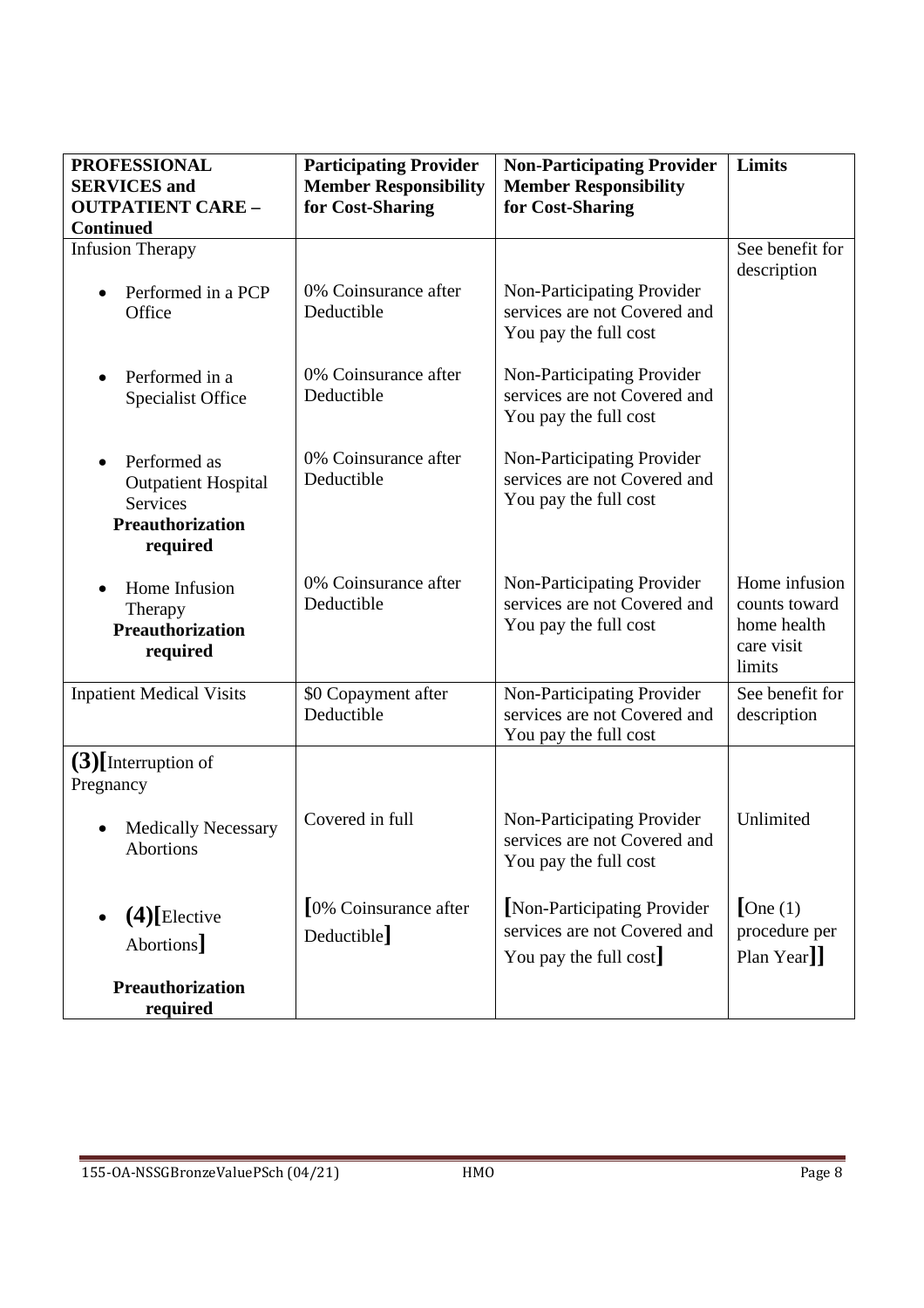| <b>PROFESSIONAL</b>             | <b>Participating Provider</b> | <b>Non-Participating Provider</b> | Limits          |
|---------------------------------|-------------------------------|-----------------------------------|-----------------|
| <b>SERVICES</b> and             | <b>Member Responsibility</b>  | <b>Member Responsibility</b>      |                 |
| <b>OUTPATIENT CARE -</b>        | for Cost-Sharing              | for Cost-Sharing                  |                 |
| <b>Continued</b>                |                               |                                   |                 |
| <b>Laboratory Procedures</b>    |                               |                                   | See benefit for |
|                                 |                               |                                   | description     |
| Performed in a PCP<br>$\bullet$ | 0% Coinsurance after          | Non-Participating Provider        |                 |
| Office                          | Deductible                    | services are not Covered and      |                 |
|                                 |                               | You pay the full cost             |                 |
|                                 |                               |                                   |                 |
| Performed in a<br>$\bullet$     | 0% Coinsurance after          | Non-Participating Provider        |                 |
| <b>Specialist Office</b>        | Deductible                    | services are not Covered and      |                 |
|                                 |                               | You pay the full cost             |                 |
|                                 |                               |                                   |                 |
| Performed in a<br>$\bullet$     | 0% Coinsurance after          | Non-Participating Provider        |                 |
| Freestanding                    | Deductible                    | services are not Covered and      |                 |
| <b>Laboratory Facility</b>      |                               | You pay the full cost             |                 |
|                                 | 0% Coinsurance after          | Non-Participating Provider        |                 |
| Performed as<br>$\bullet$       | Deductible                    | services are not Covered and      |                 |
| <b>Outpatient Hospital</b>      |                               |                                   |                 |
| <b>Services</b>                 |                               | You pay the full cost             |                 |
| <b>Preauthorization</b>         |                               |                                   |                 |
| required                        |                               |                                   |                 |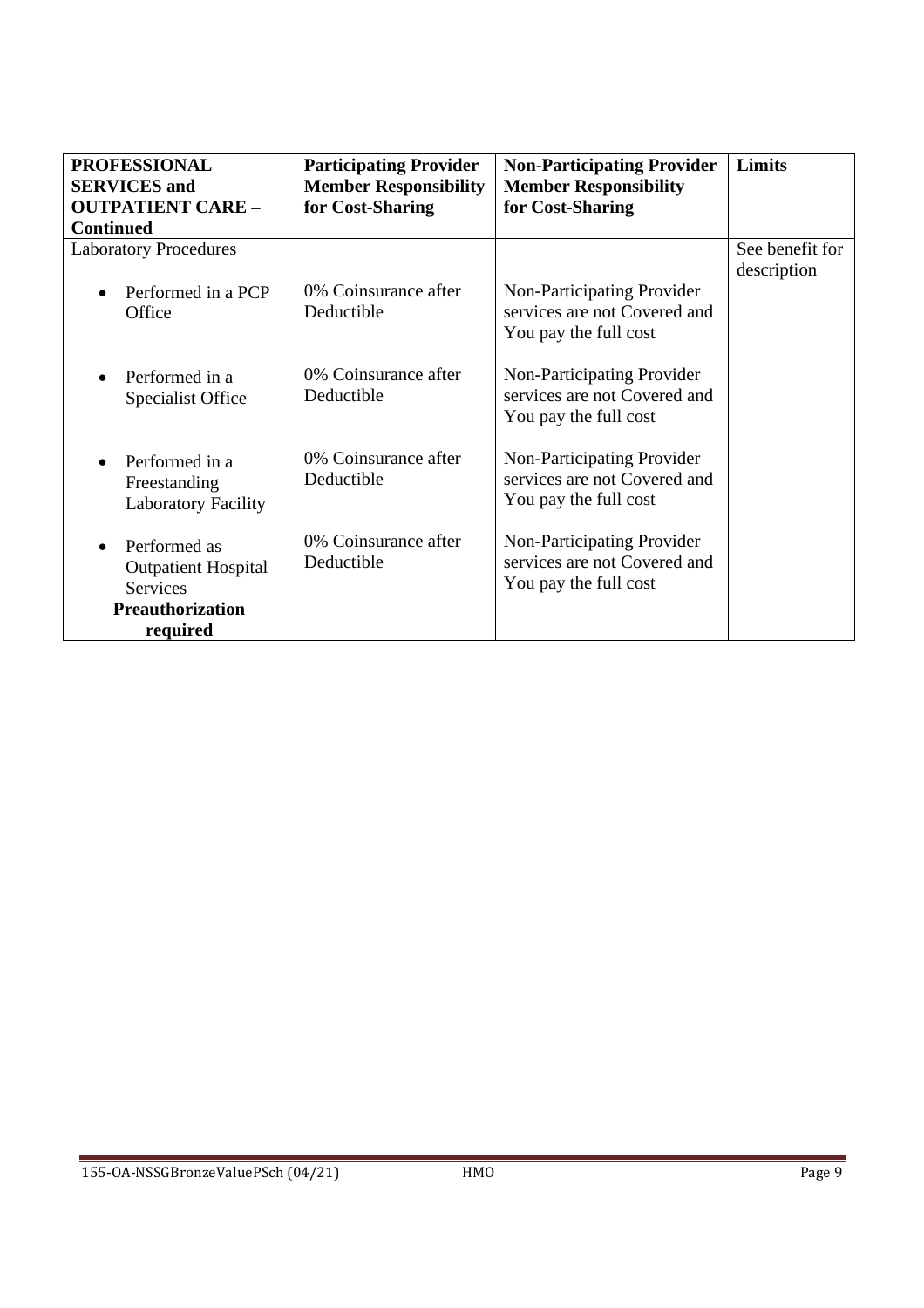| <b>PROFESSIONAL</b>                                                                                                                                                                | <b>Participating Provider</b>                                                                                                                                                                                  | <b>Non-Participating Provider</b>                                                   | Limits                                                                           |
|------------------------------------------------------------------------------------------------------------------------------------------------------------------------------------|----------------------------------------------------------------------------------------------------------------------------------------------------------------------------------------------------------------|-------------------------------------------------------------------------------------|----------------------------------------------------------------------------------|
| <b>SERVICES</b> and                                                                                                                                                                | <b>Member Responsibility</b>                                                                                                                                                                                   | <b>Member Responsibility</b>                                                        |                                                                                  |
| <b>OUTPATIENT CARE -</b>                                                                                                                                                           | for Cost-Sharing                                                                                                                                                                                               | for Cost-Sharing                                                                    |                                                                                  |
| <b>Continued</b>                                                                                                                                                                   |                                                                                                                                                                                                                |                                                                                     |                                                                                  |
| Maternity and Newborn Care                                                                                                                                                         |                                                                                                                                                                                                                |                                                                                     | See benefit for<br>description                                                   |
| <b>Prenatal Care</b><br><b>Prenatal Care</b><br>$\bullet$<br>provided in<br>accordance with<br>the comprehensive<br>guidelines<br>supported by<br><b>USPSTF</b> and<br><b>HRSA</b> | Covered in full                                                                                                                                                                                                | Non-Participating Provider<br>services are not Covered and<br>You pay the full cost |                                                                                  |
| Prenatal Care that<br>$\bullet$<br>is not provided in<br>accordance with<br>the comprehensive<br>guidelines<br>supported by<br><b>USPSTF</b> and<br><b>HRSA</b>                    | Use Cost-Sharing for<br>appropriate service<br>(Primary Care Office)<br>Visit; Specialist Office<br>Visit; Diagnostic<br><b>Radiology Services;</b><br><b>Laboratory Procedures</b><br>and Diagnostic Testing) | Non-Participating Provider<br>services are not Covered and<br>You pay the full cost |                                                                                  |
| <b>Inpatient Hospital</b><br>Services and Birthing<br>Center                                                                                                                       | 0% Coinsurance after<br>Deductible                                                                                                                                                                             | Non-Participating Provider<br>services are not Covered and<br>You pay the full cost | One $(1)$ home<br>care visit is<br>Covered at no<br>Cost-Sharing<br>if mother is |
| Physician and<br>$\bullet$<br>Midwife Services for<br>Delivery                                                                                                                     | 0% Coinsurance after<br>Deductible                                                                                                                                                                             | Non-Participating Provider<br>services are not Covered and<br>You pay the full cost | discharged<br>from Hospital<br>early                                             |
| <b>Breastfeeding</b><br>Support, Counseling<br>and Supplies,<br>including Breast<br>Pumps                                                                                          | Covered in full                                                                                                                                                                                                | Non-Participating Provider<br>services are not Covered and<br>You pay the full cost | Covered for<br>duration of<br>breast feeding                                     |
| <b>Postnatal Care</b>                                                                                                                                                              | Covered in full                                                                                                                                                                                                | Non-Participating Provider<br>services are not Covered and                          |                                                                                  |
| <b>Preauthorization</b><br>required for inpatient<br>services                                                                                                                      |                                                                                                                                                                                                                | You pay the full cost                                                               |                                                                                  |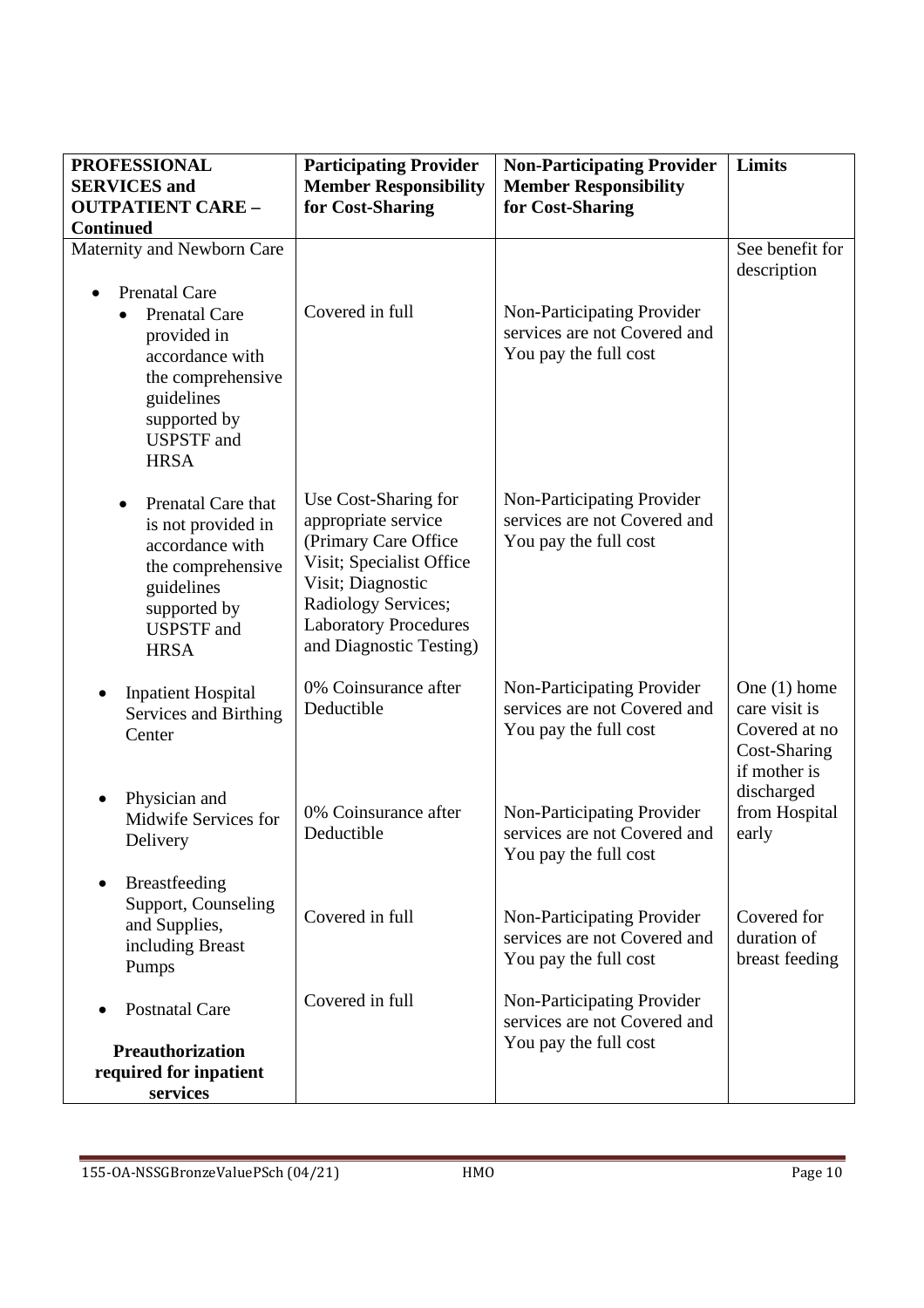| <b>PROFESSIONAL</b>                 | <b>Participating Provider</b> | <b>Non-Participating Provider</b>                          | <b>Limits</b>   |
|-------------------------------------|-------------------------------|------------------------------------------------------------|-----------------|
| <b>SERVICES</b> and                 | <b>Member Responsibility</b>  | <b>Member Responsibility</b>                               |                 |
| <b>OUTPATIENT CARE -</b>            | for Cost-Sharing              | for Cost-Sharing                                           |                 |
| <b>Continued</b>                    |                               |                                                            |                 |
| <b>Outpatient Hospital Surgery</b>  | 0% Coinsurance after          | Non-Participating Provider                                 | See benefit for |
| <b>Facility Charge</b>              | Deductible                    | services are not Covered and                               | description     |
|                                     |                               | You pay the full cost                                      |                 |
| <b>Preauthorization</b>             |                               |                                                            |                 |
| required                            |                               |                                                            |                 |
| <b>Preadmission Testing</b>         | \$0 Copayment, not            | Non-Participating Provider                                 | See benefit for |
|                                     | subject to Deductible         | services are not Covered and                               | description     |
| <b>Preauthorization</b>             |                               | You pay the full cost                                      |                 |
| required                            |                               |                                                            |                 |
| <b>Prescription Drugs</b>           |                               |                                                            | See benefit for |
| Administered in Office              |                               |                                                            | description     |
|                                     |                               |                                                            |                 |
| Performed in a PCP                  | Included as part of the       | Non-Participating Provider                                 |                 |
| Office                              | PCP office visit              | services are not Covered and                               |                 |
|                                     | Cost-Sharing                  | You pay the full cost                                      |                 |
|                                     |                               |                                                            |                 |
| Performed in a<br>$\bullet$         | Included as part of the       | Non-Participating Provider                                 |                 |
| <b>Specialist Office</b>            | Specialist office visit       | services are not Covered and                               |                 |
|                                     | Cost-Sharing                  | You pay the full cost                                      |                 |
| Diagnostic Radiology                |                               |                                                            | See benefit for |
| <b>Services</b>                     |                               |                                                            | description     |
|                                     |                               |                                                            |                 |
| Performed in a PCP                  | 0% Coinsurance after          | Non-Participating Provider                                 |                 |
| Office                              | Deductible                    | services are not Covered and                               |                 |
|                                     |                               | You pay the full cost                                      |                 |
|                                     | 0% Coinsurance after          |                                                            |                 |
| Performed in a                      | Deductible                    | Non-Participating Provider<br>services are not Covered and |                 |
| Specialist Office                   |                               |                                                            |                 |
| <b>Preauthorization</b>             |                               | You pay the full cost                                      |                 |
| required                            |                               |                                                            |                 |
|                                     | 0% Coinsurance after          | Non-Participating Provider                                 |                 |
| Performed in a                      | Deductible                    | services are not Covered and                               |                 |
| Freestanding                        |                               | You pay the full cost                                      |                 |
| <b>Radiology Facility</b>           |                               |                                                            |                 |
| <b>Preauthorization</b>             |                               |                                                            |                 |
| required                            |                               |                                                            |                 |
|                                     | 0% Coinsurance after          | Non-Participating Provider                                 |                 |
| Performed as                        | Deductible                    | services are not Covered and                               |                 |
| <b>Outpatient Hospital</b>          |                               | You pay the full cost                                      |                 |
| Services<br><b>Preauthorization</b> |                               |                                                            |                 |
|                                     |                               |                                                            |                 |
| required                            |                               |                                                            |                 |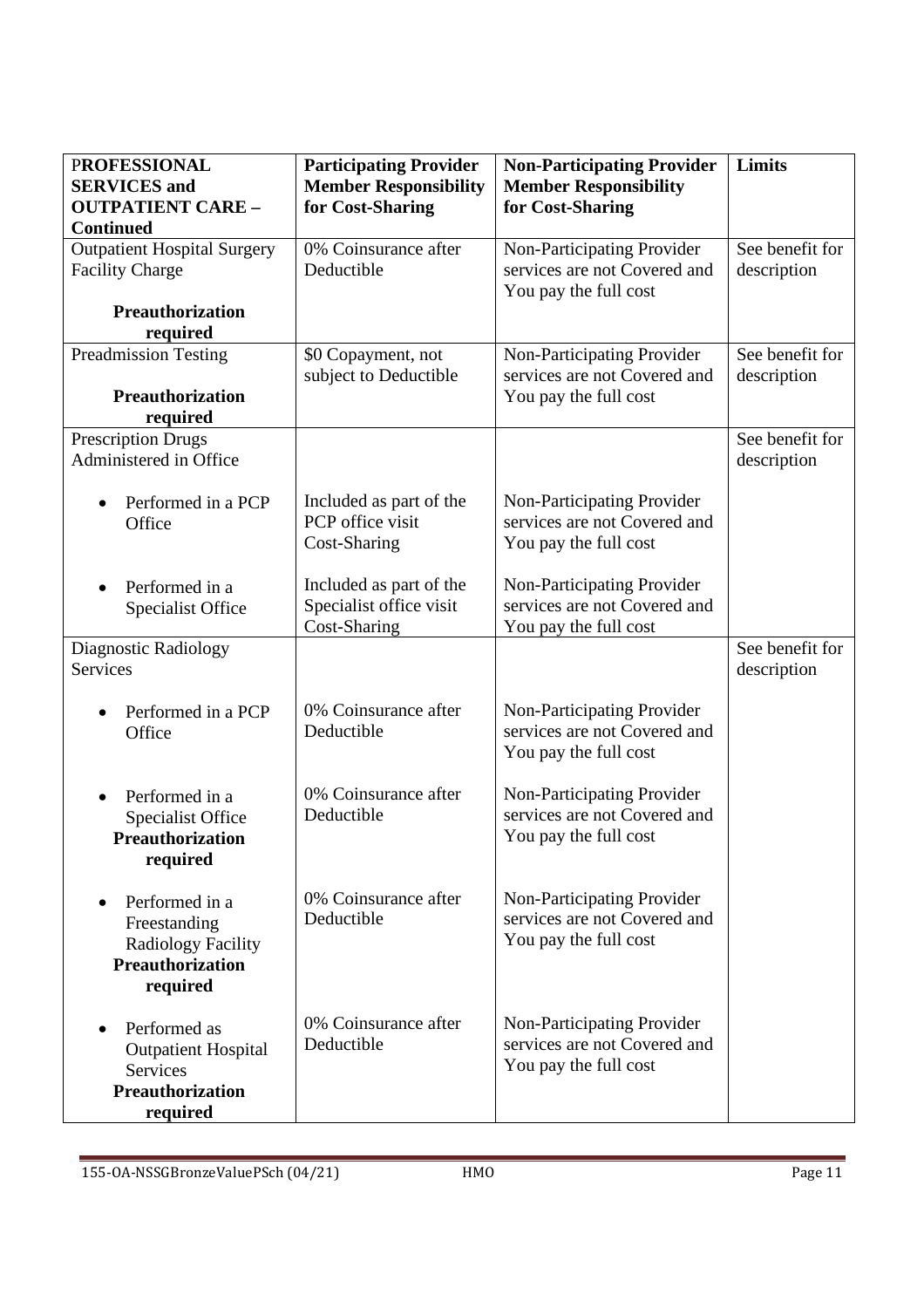| <b>PROFESSIONAL</b>                                    | <b>Participating Provider</b>      | <b>Non-Participating Provider</b>                          | Limits                         |
|--------------------------------------------------------|------------------------------------|------------------------------------------------------------|--------------------------------|
| <b>SERVICES</b> and                                    | <b>Member Responsibility</b>       | <b>Member Responsibility</b>                               |                                |
| <b>OUTPATIENT CARE -</b>                               | for Cost-Sharing                   | for Cost-Sharing                                           |                                |
| <b>Continued</b>                                       |                                    |                                                            | See benefit for                |
| Therapeutic Radiology<br><b>Services</b>               |                                    |                                                            | description                    |
| Performed in a<br>$\bullet$                            | 0% Coinsurance after               | Non-Participating Provider                                 |                                |
| <b>Specialist Office</b>                               | Deductible                         | services are not Covered and                               |                                |
|                                                        |                                    | You pay the full cost                                      |                                |
|                                                        |                                    |                                                            |                                |
| Performed in a<br>$\bullet$                            | 0% Coinsurance after<br>Deductible | Non-Participating Provider<br>services are not Covered and |                                |
| Freestanding<br><b>Radiology Facility</b>              |                                    | You pay the full cost                                      |                                |
|                                                        |                                    |                                                            |                                |
| Performed as<br>$\bullet$                              | 0% Coinsurance after               | Non-Participating Provider                                 |                                |
| <b>Outpatient Hospital</b>                             | Deductible                         | services are not Covered and                               |                                |
| <b>Services</b>                                        |                                    | You pay the full cost                                      |                                |
| <b>Preauthorization</b>                                |                                    |                                                            |                                |
| required                                               |                                    |                                                            |                                |
| <b>Rehabilitation Services</b>                         |                                    |                                                            | Sixty $(60)$                   |
| (Physical Therapy,                                     |                                    |                                                            | visits per                     |
| Occupational Therapy or                                |                                    |                                                            | condition, per                 |
| Speech Therapy)                                        | 0% Coinsurance after               |                                                            | Plan Year                      |
| Performed in a PCP<br>Office                           | Deductible                         | Non-Participating Provider<br>services are not Covered and | combined<br>therapies          |
|                                                        |                                    | You pay the full cost                                      |                                |
|                                                        |                                    |                                                            |                                |
| Performed in a                                         | 0% Coinsurance after               | Non-Participating Provider                                 |                                |
| <b>Specialist Office</b>                               | Deductible                         | services are not Covered and                               |                                |
|                                                        |                                    | You pay the full cost                                      |                                |
| Performed in an                                        | 0% Coinsurance after               | Non-Participating Provider                                 |                                |
| <b>Outpatient Facility</b>                             | Deductible                         | services are not Covered and                               |                                |
|                                                        |                                    | You pay the full cost                                      |                                |
| <b>Preauthorization</b>                                |                                    |                                                            |                                |
| required                                               |                                    |                                                            |                                |
| Second Opinions on the<br>Diagnosis of Cancer, Surgery | 0% Coinsurance after<br>Deductible | Non-Participating Provider<br>services are not Covered and | See benefit for<br>description |
| and Other                                              |                                    | You pay the full cost                                      |                                |
|                                                        |                                    |                                                            |                                |
|                                                        |                                    | Second opinions on diagnosis                               |                                |
|                                                        |                                    | of cancer are Covered at                                   |                                |
|                                                        |                                    | participating Cost-Sharing                                 |                                |
|                                                        |                                    | for non-participating<br>Specialist when a Referral is     |                                |
|                                                        |                                    | obtained.                                                  |                                |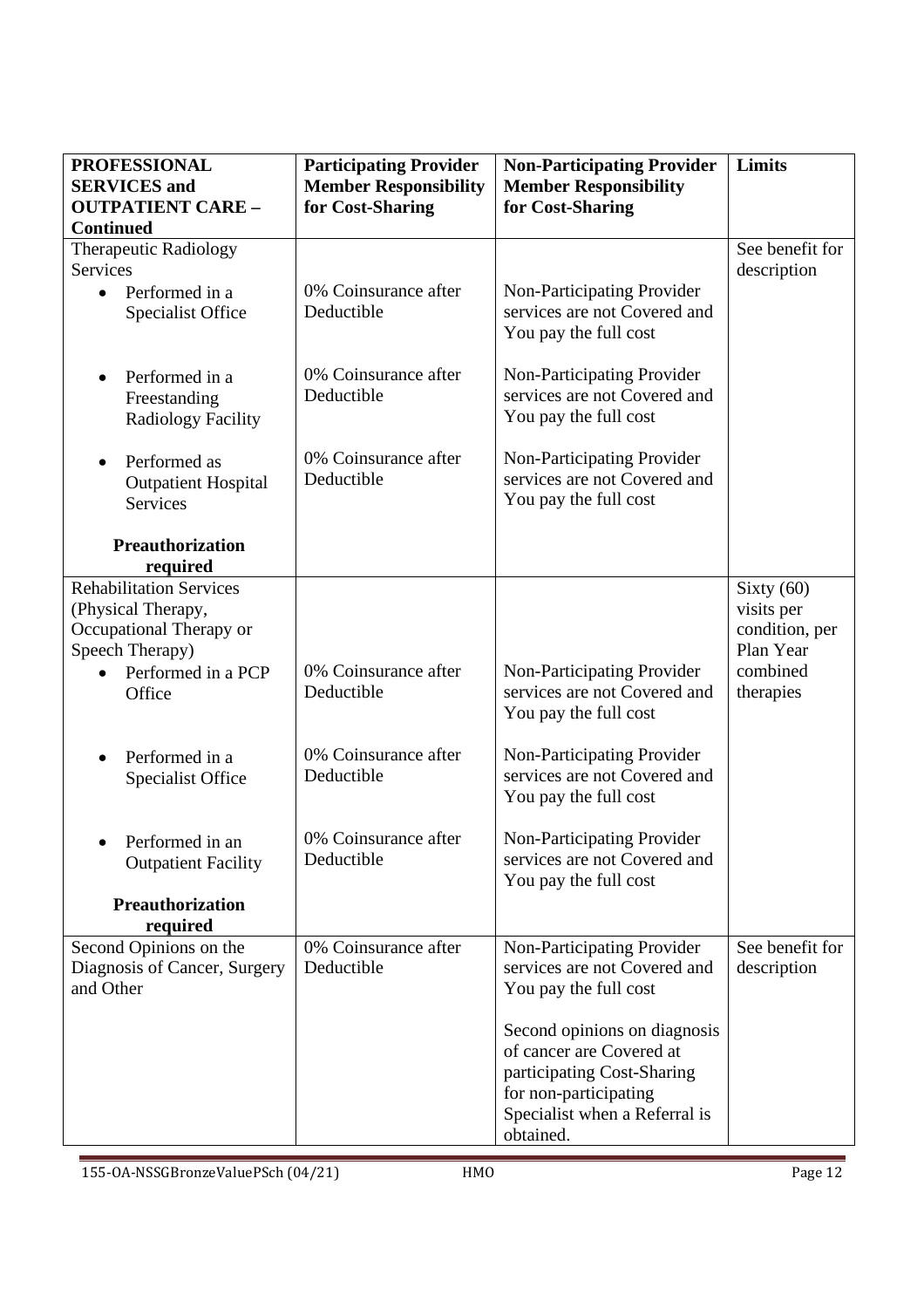| <b>PROFESSIONAL</b><br><b>SERVICES</b> and<br><b>OUTPATIENT CARE -</b><br><b>Continued</b>                                                                              | <b>Participating Provider</b><br><b>Member Responsibility</b><br>for Cost-Sharing | <b>Non-Participating Provider</b><br><b>Member Responsibility</b><br>for Cost-Sharing | Limits                                                                   |
|-------------------------------------------------------------------------------------------------------------------------------------------------------------------------|-----------------------------------------------------------------------------------|---------------------------------------------------------------------------------------|--------------------------------------------------------------------------|
| <b>Surgical Services</b><br>(including Oral Surgery;<br><b>Reconstructive Breast</b><br>Surgery; Other<br>Reconstructive and<br>Corrective Surgery; and<br>Transplants) |                                                                                   |                                                                                       | See benefit for<br>description                                           |
| <b>Inpatient Hospital</b><br>Surgery                                                                                                                                    | 0% Coinsurance after<br>Deductible                                                | Non-Participating Provider<br>services are not Covered and<br>You pay the full cost   | All<br>transplants<br>must be<br>performed at                            |
| <b>Outpatient Hospital</b><br>Surgery                                                                                                                                   | 0% Coinsurance after<br>Deductible                                                | Non-Participating Provider<br>services are not Covered and<br>You pay the full cost   | designated<br><b>Center of</b><br><b>Excellence</b><br><b>Facilities</b> |
| Surgery Performed at<br>an Ambulatory<br><b>Surgical Center</b>                                                                                                         | 0% Coinsurance after<br>Deductible                                                | Non-Participating Provider<br>services are not Covered and<br>You pay the full cost   |                                                                          |
| <b>Office Surgery</b><br>$\bullet$<br>Performed in a<br>PCP Office                                                                                                      | 0% Coinsurance after<br>Deductible                                                | Non-Participating Provider<br>services are not Covered and<br>You pay the full cost   |                                                                          |
| Performed in a<br><b>Specialist Office</b>                                                                                                                              | 0% Coinsurance after<br>Deductible                                                | Non-Participating Provider<br>services are not Covered and<br>You pay the full cost   |                                                                          |
| Preauthorization<br>required                                                                                                                                            |                                                                                   |                                                                                       |                                                                          |
| <b>Telemedicine Program</b><br>Provided by a<br>Telemedicine<br>Physician                                                                                               | \$0 Copayment, not<br>subject to Deductible                                       | Non-Participating Provider<br>services are not Covered and<br>You pay the full cost   | See benefit for<br>description                                           |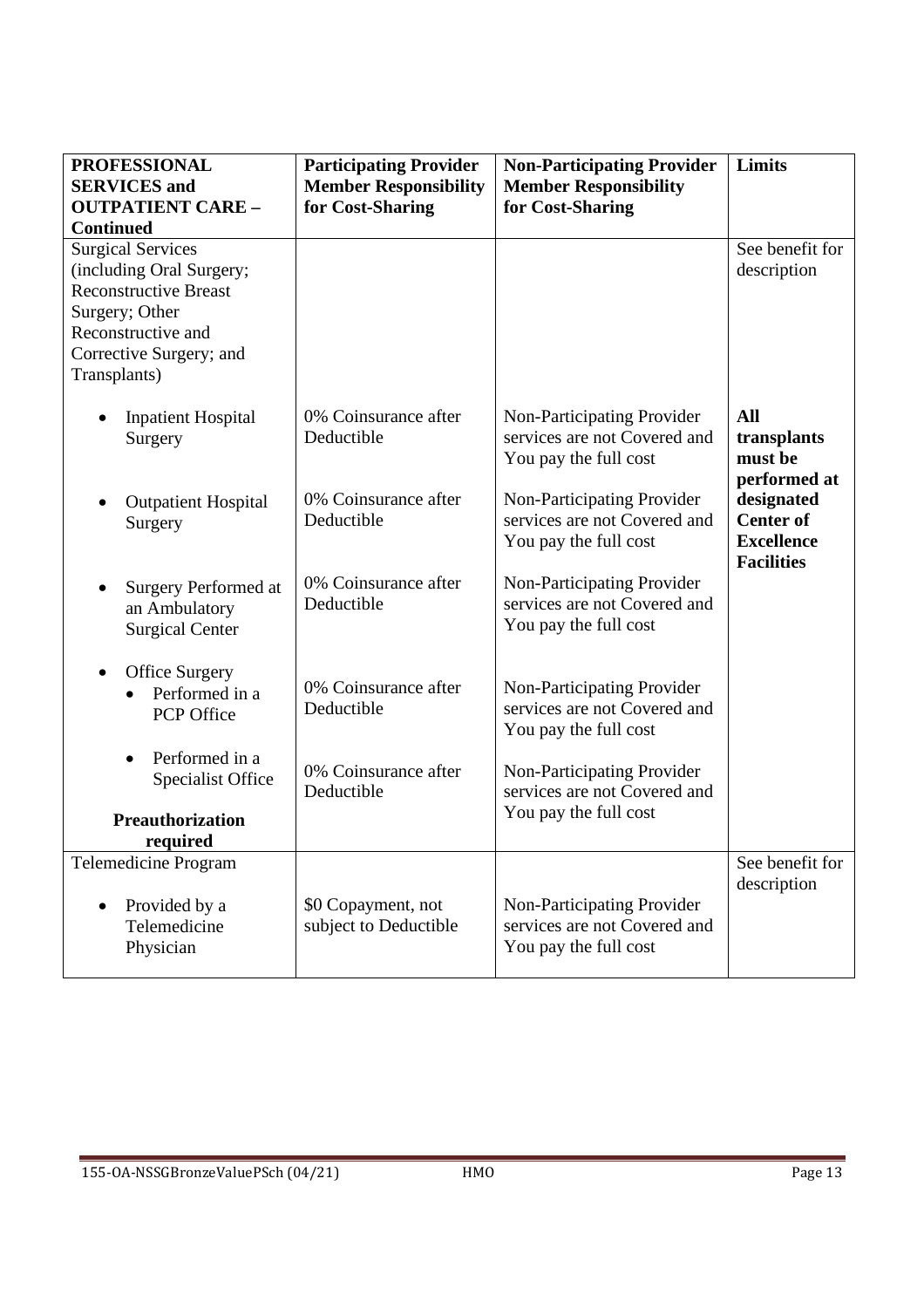| <b>ADDITIONAL</b>                | <b>Participating Provider</b>           | <b>Non-Participating Provider</b>                          | Limits                  |
|----------------------------------|-----------------------------------------|------------------------------------------------------------|-------------------------|
| <b>SERVICES, EQUIPMENT</b>       | <b>Member Responsibility</b>            | <b>Member Responsibility</b>                               |                         |
| and DEVICES                      | for Cost-Sharing                        | for Cost-Sharing                                           |                         |
| <b>ABA</b> Treatment for Autism  | 3 visits Covered in full,               | Non-Participating Provider                                 | See benefit for         |
| Spectrum Disorder                | not subject to Deductible               | services are not Covered and                               | description             |
|                                  | (PCP, ABA, MH/SUD                       | You pay the full cost                                      |                         |
| Preauthorization                 | or any combination                      |                                                            |                         |
| required                         | thereof)                                |                                                            |                         |
|                                  |                                         |                                                            |                         |
|                                  | After 3 visits, 0%<br>Coinsurance after |                                                            |                         |
|                                  | Deductible                              |                                                            |                         |
| <b>Assistive Communication</b>   | 0% Coinsurance after                    | Non-Participating Provider                                 | See benefit for         |
| Devices for Autism Spectrum      | Deductible                              | services are not Covered and                               | description             |
| Disorder                         |                                         | You pay the full cost                                      |                         |
| <b>Preauthorization</b>          |                                         |                                                            |                         |
| required                         |                                         |                                                            |                         |
| Diabetic Equipment,              |                                         |                                                            | See benefit for         |
| Supplies and Self-               |                                         |                                                            | description             |
| <b>Management Education</b>      |                                         |                                                            |                         |
|                                  |                                         |                                                            |                         |
| Diabetic Equipment,              | \$35 Copayment, not                     | Non-Participating Provider                                 |                         |
| Supplies and Insulin             | subject to Deductible                   | services are not Covered and                               |                         |
| (30-day supply)                  |                                         | You pay the full cost                                      |                         |
|                                  |                                         |                                                            |                         |
| <b>Diabetic Education</b>        | \$35 Copayment, not                     | Non-Participating Provider<br>services are not Covered and |                         |
|                                  | subject to Deductible                   | You pay the full cost                                      |                         |
| Preauthorization                 |                                         |                                                            |                         |
| required                         |                                         |                                                            |                         |
| <b>Durable Medical Equipment</b> | 0% Coinsurance after                    | Non-Participating Provider                                 | See benefit for         |
| and Braces                       | Deductible                              | services are not Covered and                               | description             |
|                                  |                                         | You pay the full cost                                      |                         |
| <b>Preauthorization</b>          |                                         |                                                            |                         |
| required                         |                                         |                                                            |                         |
| <b>External Hearing Aids</b>     | 0% Coinsurance after<br>Deductible      | Non-Participating Provider<br>services are not Covered and | Single<br>purchase once |
|                                  |                                         |                                                            | every three $(3)$       |
| <b>Preauthorization</b>          |                                         | You pay the full cost                                      | years                   |
| required                         |                                         |                                                            |                         |
| <b>Cochlear Implants</b>         | 0% Coinsurance after                    | Non-Participating Provider                                 | One $(1)$ per           |
|                                  | Deductible                              | services are not Covered and                               | ear per time            |
|                                  |                                         | You pay the full cost                                      | Covered                 |
| <b>Preauthorization</b>          |                                         |                                                            |                         |
| required                         |                                         |                                                            |                         |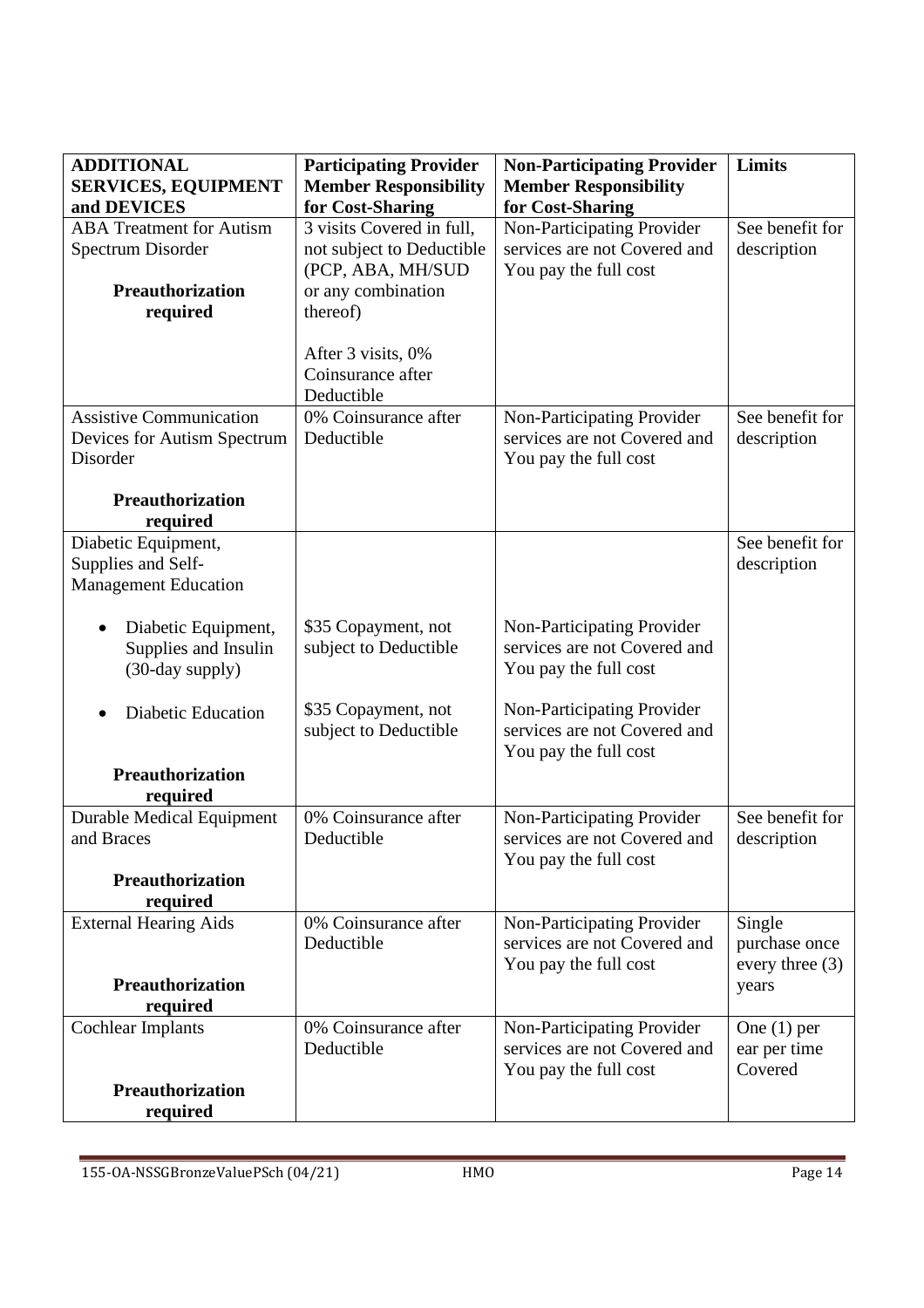| <b>ADDITIONAL</b>                     | <b>Participating Provider</b>                              | <b>Non-Participating Provider</b>                                                   | Limits                                                                                                              |
|---------------------------------------|------------------------------------------------------------|-------------------------------------------------------------------------------------|---------------------------------------------------------------------------------------------------------------------|
| <b>SERVICES, EQUIPMENT</b>            | <b>Member Responsibility</b>                               | <b>Member Responsibility</b>                                                        |                                                                                                                     |
| and DEVICES - Continued               | for Cost-Sharing                                           | for Cost-Sharing                                                                    |                                                                                                                     |
| Hospice Care                          |                                                            |                                                                                     |                                                                                                                     |
| Inpatient                             | 0% Coinsurance after<br>Deductible                         | Non-Participating Provider<br>services are not Covered and<br>You pay the full cost | Two hundred<br>ten $(210)$ days<br>per Plan Year                                                                    |
| Outpatient                            | 0% Coinsurance after<br>Deductible                         | Non-Participating Provider<br>services are not Covered and<br>You pay the full cost | Five $(5)$ visits<br>for family<br>bereavement                                                                      |
| <b>Preauthorization</b>               |                                                            |                                                                                     | counseling                                                                                                          |
| required                              |                                                            |                                                                                     |                                                                                                                     |
| <b>Medical Supplies</b>               | 0% Coinsurance after<br>Deductible                         | Non-Participating Provider<br>services are not Covered and<br>You pay the full cost | See benefit for<br>description                                                                                      |
| <b>Preauthorization</b><br>required   |                                                            |                                                                                     |                                                                                                                     |
| <b>Prosthetic Devices</b><br>External | 0% Coinsurance after<br>Deductible                         | Non-Participating Provider<br>services are not Covered and<br>You pay the full cost | One $(1)$<br>prosthetic<br>device, per<br>limb, per<br>lifetime with<br>coverage for<br>repairs and<br>replacements |
| Internal                              | Included as part of<br>inpatient Hospital Cost-<br>Sharing | Non-Participating Provider<br>services are not Covered and<br>You pay the full cost | Unlimited;<br>See benefit for<br>description                                                                        |
| <b>Preauthorization</b><br>required   |                                                            |                                                                                     |                                                                                                                     |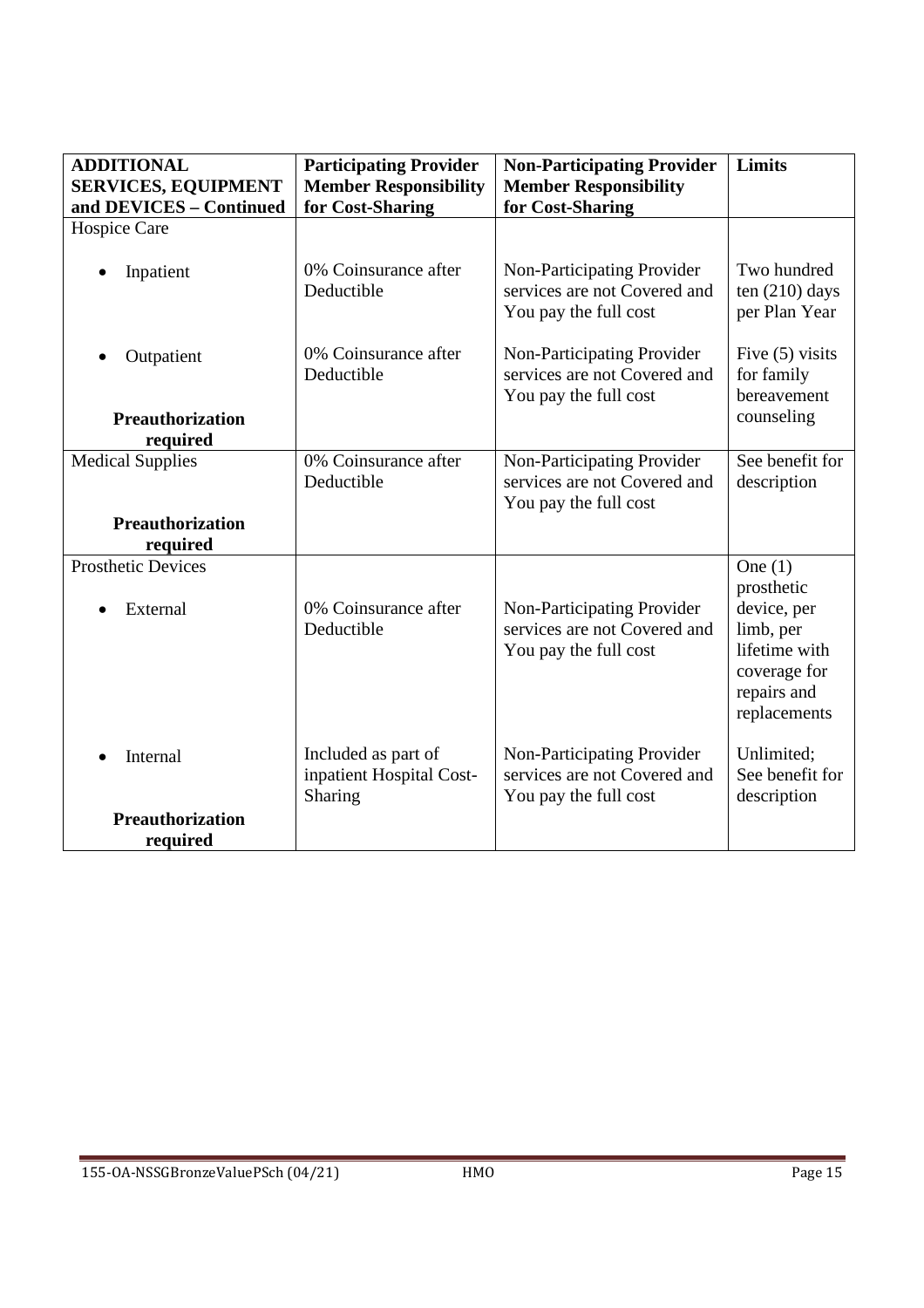| <b>INPATIENT SERVICES</b>                         | <b>Participating Provider</b> | <b>Non-Participating Provider</b> | <b>Limits</b>   |
|---------------------------------------------------|-------------------------------|-----------------------------------|-----------------|
| and FACILITIES                                    | <b>Member Responsibility</b>  | <b>Member Responsibility</b>      |                 |
|                                                   | for Cost-Sharing              | for Cost-Sharing                  |                 |
| <b>Autologous Blood Banking</b>                   | 0% Coinsurance after          | Non-Participating Provider        | See benefit for |
| <b>Services</b>                                   | Deductible                    | services are not Covered and      | description     |
|                                                   |                               | You pay the full cost             |                 |
| Inpatient Hospital for a                          | 0% Coinsurance after          | Non-Participating Provider        | See benefit for |
| <b>Continuous Confinement</b>                     | Deductible                    | services are not Covered and      | description     |
| (including an Inpatient Stay                      |                               | You pay the full cost             |                 |
| for Mastectomy Care,                              |                               |                                   |                 |
| Cardiac and Pulmonary                             |                               |                                   |                 |
| Rehabilitation, and End of                        |                               |                                   |                 |
| Life Care)                                        |                               |                                   |                 |
| Preauthorization required.                        |                               |                                   |                 |
| However, Preauthorization                         |                               |                                   |                 |
| is not required for                               |                               |                                   |                 |
| emergency admissions or<br>services provided in a |                               |                                   |                 |
| neonatal intensive care unit                      |                               |                                   |                 |
| of a Hospital certified                           |                               |                                   |                 |
| pursuant to Article 28 of the                     |                               |                                   |                 |
| <b>Public Health Law.</b>                         |                               |                                   |                 |
| <b>Observation Stay</b>                           | 0% Coinsurance after          | Non-Participating Provider        | See benefit for |
|                                                   | Deductible                    | services are not Covered and      | description     |
|                                                   |                               | You pay the full cost             |                 |
| <b>Skilled Nursing Facility</b>                   | 0% Coinsurance after          | Non-Participating Provider        | $(5)$ [Two      |
| (including Cardiac and                            | Deductible                    | services are not Covered and      | hundred (200);  |
| <b>Pulmonary Rehabilitation)</b>                  |                               | You pay the full cost             | Three hundred   |
|                                                   |                               |                                   | sixty-five      |
| <b>Preauthorization</b>                           |                               |                                   | $(365)$ ] days  |
| required                                          |                               |                                   | per Plan Year   |
| <b>Inpatient Habilitation</b>                     | 0% Coinsurance after          | Non-Participating Provider        | Sixty $(60)$    |
| <b>Services</b>                                   | Deductible                    | services are not Covered and      | days per Plan   |
| (Physical, Speech and                             |                               | You pay the full cost             | Year            |
| Occupational Therapy)                             |                               |                                   | combined        |
|                                                   |                               |                                   | therapies       |
| <b>Preauthorization</b>                           |                               |                                   |                 |
| required                                          |                               |                                   |                 |
| <b>Inpatient Rehabilitation</b>                   | 0% Coinsurance after          | Non-Participating Provider        | Sixty $(60)$    |
| <b>Services</b>                                   | Deductible                    | services are not Covered and      | days per Plan   |
| (Physical, Speech and                             |                               | You pay the full cost             | Year            |
| Occupational Therapy)                             |                               |                                   | combined        |
|                                                   |                               |                                   | therapies       |
| <b>Preauthorization</b>                           |                               |                                   |                 |
| required                                          |                               |                                   |                 |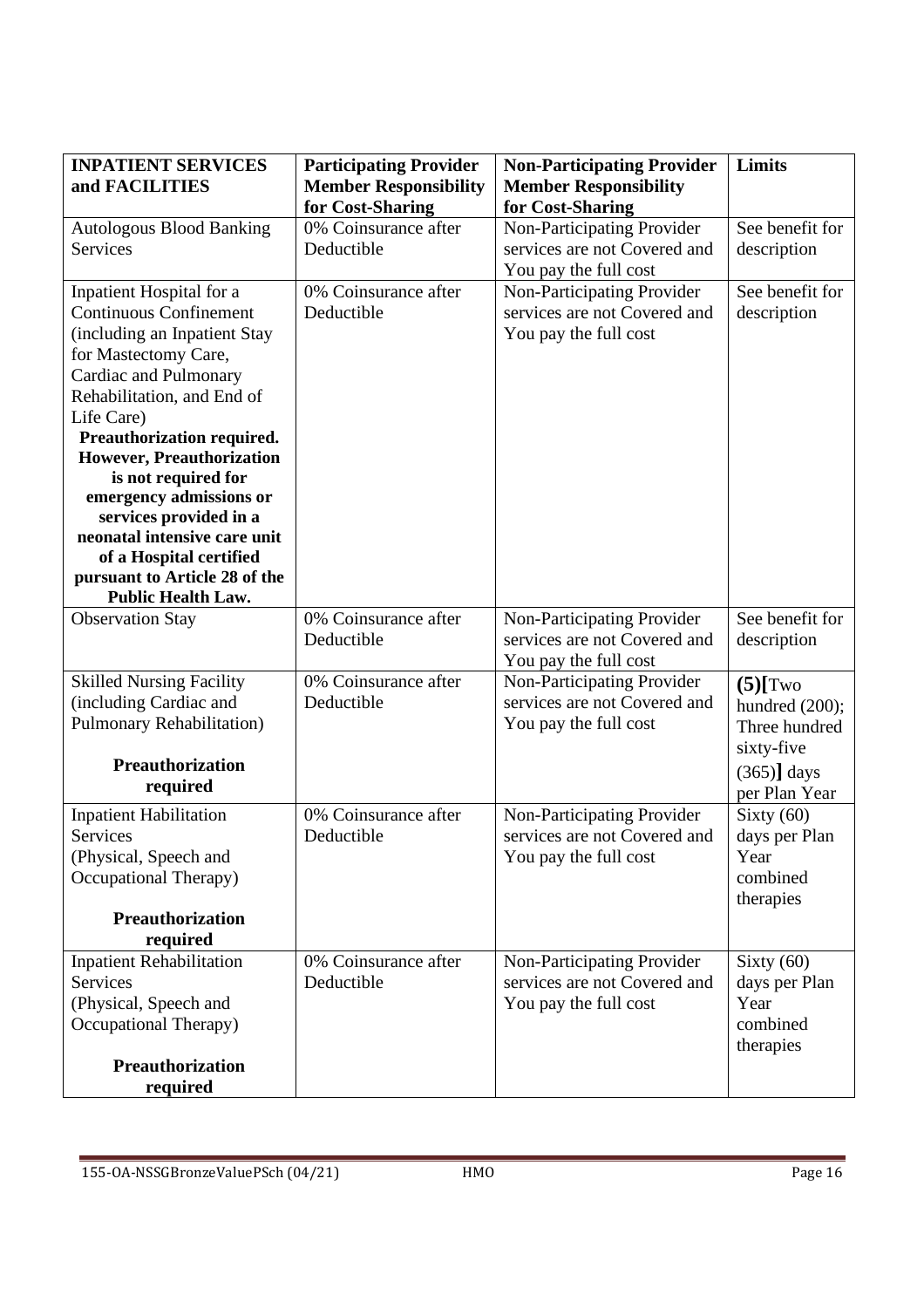| <b>MENTAL HEALTH and</b><br><b>SUBSTANCE USE</b>                                                                                                                                                                      | <b>Participating Provider</b><br><b>Member Responsibility</b>                                                                                                          | <b>Non-Participating Provider</b><br><b>Member Responsibility</b>                                       | Limits                         |
|-----------------------------------------------------------------------------------------------------------------------------------------------------------------------------------------------------------------------|------------------------------------------------------------------------------------------------------------------------------------------------------------------------|---------------------------------------------------------------------------------------------------------|--------------------------------|
| <b>DISORDER SERVICES</b><br><b>Inpatient Mental Health Care</b><br>for a continuous confinement<br>when in a Hospital (including<br><b>Residential Treatment)</b>                                                     | for Cost-Sharing<br>0% Coinsurance after<br>Deductible                                                                                                                 | for Cost-Sharing<br>Non-Participating Provider<br>services are not Covered and<br>You pay the full cost | See benefit for<br>description |
| Preauthorization required.<br>However, Preauthorization<br>is not required for<br>emergency admissions or for<br>admissions at Participating<br><b>OMH-licensed Facilities for</b><br>Members under eighteen<br>(18). |                                                                                                                                                                        |                                                                                                         |                                |
| <b>Outpatient Mental Health</b><br>Care<br>(including Partial<br>Hospitalization and Intensive<br><b>Outpatient Program Services</b> )                                                                                |                                                                                                                                                                        |                                                                                                         | See benefit for<br>description |
| <b>Office Visits</b>                                                                                                                                                                                                  | 3 visits Covered in full,<br>not subject to Deductible<br>(PCP, ABA, MH/SUD<br>or any combination<br>thereof)<br>After 3 visits, 0%<br>Coinsurance after<br>Deductible | Non-Participating Provider<br>services are not Covered and<br>You pay the full cost                     |                                |
| All Other Outpatient<br>Services                                                                                                                                                                                      | 0% Coinsurance after<br>Deductible                                                                                                                                     | Non-Participating Provider<br>services are not Covered and<br>You pay the full cost                     |                                |
| <b>Inpatient Substance Use</b><br>Services for a continuous<br>confinement when in a<br>Hospital (including<br><b>Residential Treatment)</b>                                                                          | 0% Coinsurance after<br>Deductible                                                                                                                                     | Non-Participating Provider<br>services are not Covered and<br>You pay the full cost                     | See benefit for<br>description |
| Preauthorization required.<br><b>However, Preauthorization is</b><br>not required for emergency<br>admissions or for<br><b>Participating OASAS-</b><br>certified Facilities.                                          |                                                                                                                                                                        |                                                                                                         |                                |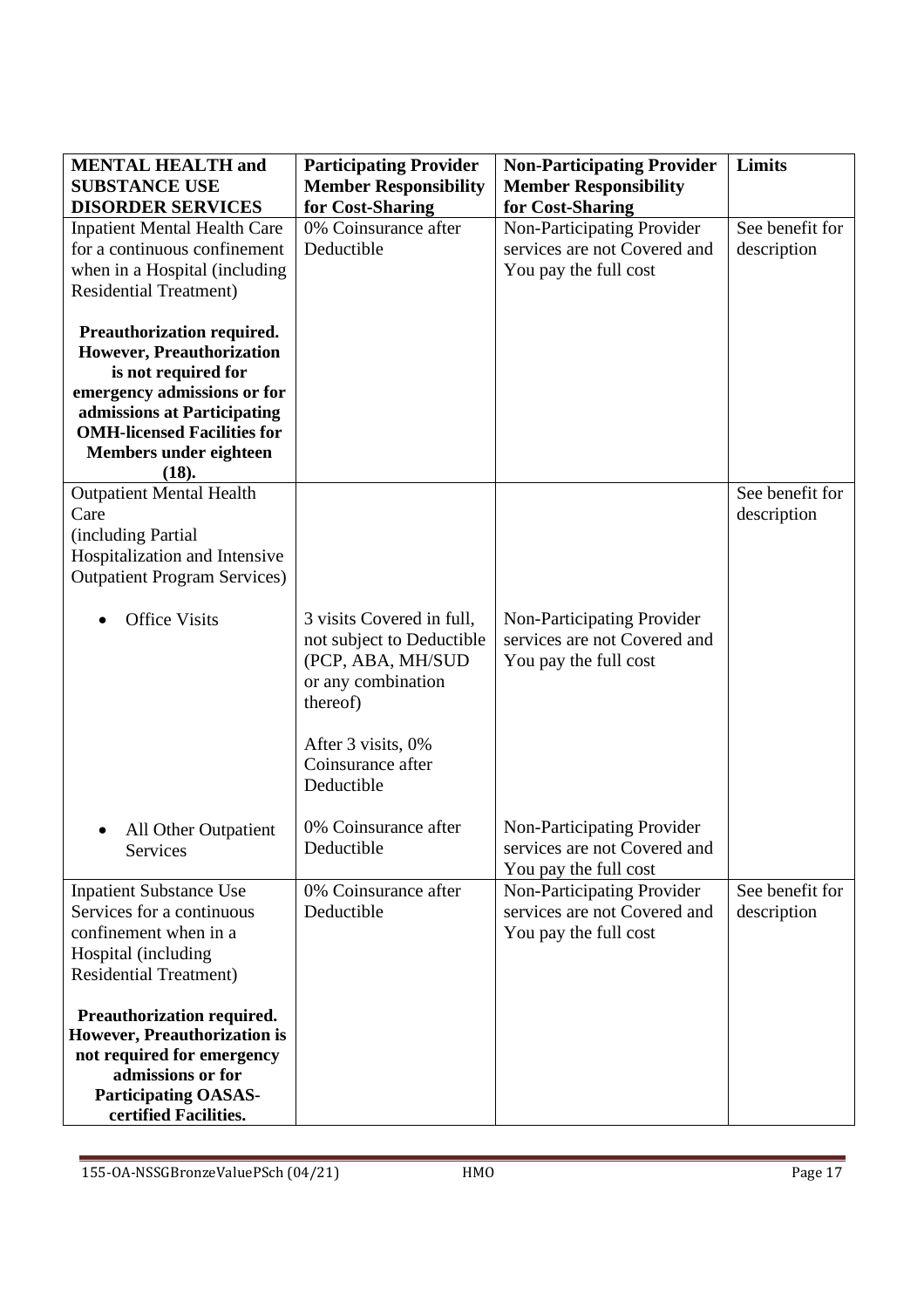| <b>MENTAL HEALTH and</b><br><b>SUBSTANCE USE</b><br><b>DISORDER SERVICES -</b><br><b>Continued</b>                                                                                                                                                                                   | <b>Participating Provider</b><br><b>Member Responsibility</b><br>for Cost-Sharing                                                                                      | <b>Non-Participating Provider</b><br><b>Member Responsibility</b><br>for Cost-Sharing | Limits                                                                                                  |
|--------------------------------------------------------------------------------------------------------------------------------------------------------------------------------------------------------------------------------------------------------------------------------------|------------------------------------------------------------------------------------------------------------------------------------------------------------------------|---------------------------------------------------------------------------------------|---------------------------------------------------------------------------------------------------------|
| <b>Outpatient Substance Use</b><br>Services<br>(including Partial<br>Hospitalization, Intensive<br><b>Outpatient Program Services,</b><br>and Medication Assisted<br>Treatment)                                                                                                      |                                                                                                                                                                        |                                                                                       | Unlimited; Up<br>to twenty $(20)$<br>visits per Plan<br>Year may be<br>used for<br>family<br>counseling |
| <b>Office Visits</b><br>$\bullet$                                                                                                                                                                                                                                                    | 3 visits Covered in full,<br>not subject to Deductible<br>(PCP, ABA, MH/SUD<br>or any combination<br>thereof)<br>After 3 visits, 0%<br>Coinsurance after<br>Deductible | Non-Participating Provider<br>services are not Covered and<br>You pay the full cost   |                                                                                                         |
| All Other Outpatient<br>$\bullet$<br><b>Services</b>                                                                                                                                                                                                                                 | 0% Coinsurance after<br>Deductible                                                                                                                                     | Non-Participating Provider<br>services are not Covered and<br>You pay the full cost   |                                                                                                         |
| PRESCRIPTION DRUGS                                                                                                                                                                                                                                                                   | <b>Participating Provider</b><br><b>Member Responsibility</b><br>for Cost-Sharing                                                                                      | <b>Non-Participating Provider</b><br><b>Member Responsibility</b><br>for Cost-Sharing | Limits                                                                                                  |
| *Certain Prescription Drugs<br>are not subject to Cost-<br>Sharing when provided in<br>accordance with the<br>comprehensive guidelines<br>supported by HRSA or if the<br>item or service has an "A" or<br>"B" rating from the USPSTF<br>and obtained at a<br>participating pharmacy. |                                                                                                                                                                        |                                                                                       |                                                                                                         |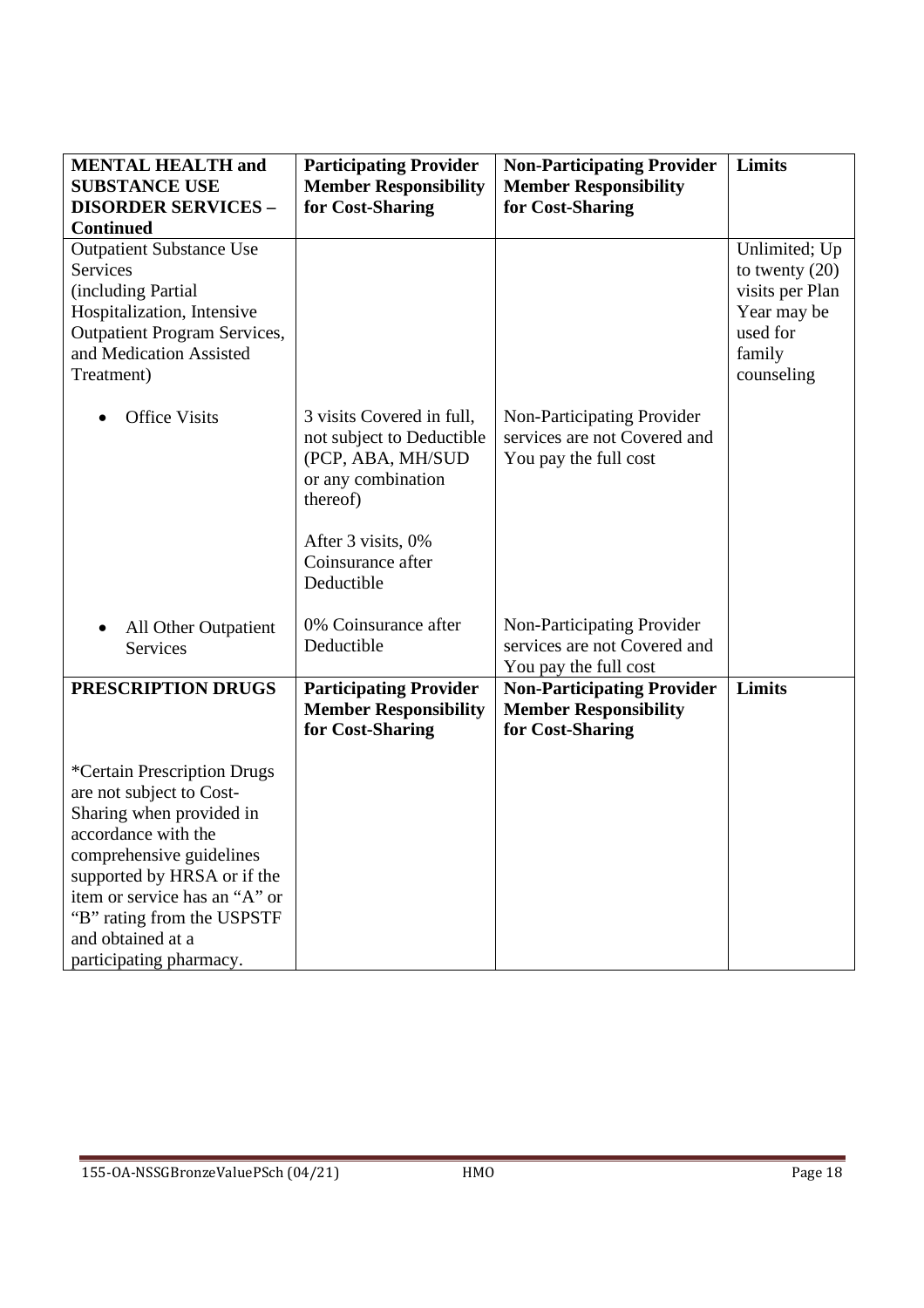| PRESCRIPTION DRUGS                                                                                                                                                                                                                                | <b>Participating Provider</b>                   | <b>Non-Participating Provider</b>                     | <b>Limits</b>   |
|---------------------------------------------------------------------------------------------------------------------------------------------------------------------------------------------------------------------------------------------------|-------------------------------------------------|-------------------------------------------------------|-----------------|
| - Continued                                                                                                                                                                                                                                       | <b>Member Responsibility</b>                    | <b>Member Responsibility</b>                          |                 |
|                                                                                                                                                                                                                                                   | for Cost-Sharing                                | for Cost-Sharing                                      |                 |
| <b>Retail Pharmacy</b>                                                                                                                                                                                                                            |                                                 |                                                       |                 |
| 30-day supply                                                                                                                                                                                                                                     |                                                 | Non-Participating Provider                            | See benefit for |
| Tier 1                                                                                                                                                                                                                                            | \$35 Copayment, not<br>subject to Deductible    | services are not Covered and<br>You pay the full cost | description     |
| Tier <sub>2</sub>                                                                                                                                                                                                                                 | 0% Coinsurance after<br>Deductible              |                                                       |                 |
| Tier <sub>3</sub>                                                                                                                                                                                                                                 | 0% Coinsurance after<br>Deductible              |                                                       |                 |
| Preauthorization is not<br>required for a Covered<br>Prescription Drug used to<br>treat a substance use<br>disorder, including a<br>Prescription Drug to manage<br>opioid withdrawal and/or<br>stabilization and for opioid<br>overdose reversal. |                                                 |                                                       |                 |
| <b>Mail Order Pharmacy</b>                                                                                                                                                                                                                        |                                                 |                                                       |                 |
| Up to a 90-day supply                                                                                                                                                                                                                             |                                                 | Non-Participating Provider                            | See benefit for |
| Tier 1                                                                                                                                                                                                                                            | \$87.50 Copayment, not<br>subject to Deductible | services are not Covered and<br>You pay the full cost | description     |
| Tier <sub>2</sub>                                                                                                                                                                                                                                 | 0% Coinsurance after<br>Deductible              |                                                       |                 |
| Tier <sub>3</sub>                                                                                                                                                                                                                                 | 0% Coinsurance after<br>Deductible              |                                                       |                 |
| <b>Enteral Formulas</b>                                                                                                                                                                                                                           |                                                 | Non-Participating Provider                            | See benefit for |
| Tier 1                                                                                                                                                                                                                                            | \$35 Copayment, not<br>subject to Deductible    | services are not Covered and<br>You pay the full cost | description     |
| Tier 2                                                                                                                                                                                                                                            | 0% Coinsurance after<br>Deductible              |                                                       |                 |
| Tier 3                                                                                                                                                                                                                                            | 0% Coinsurance after<br>Deductible              |                                                       |                 |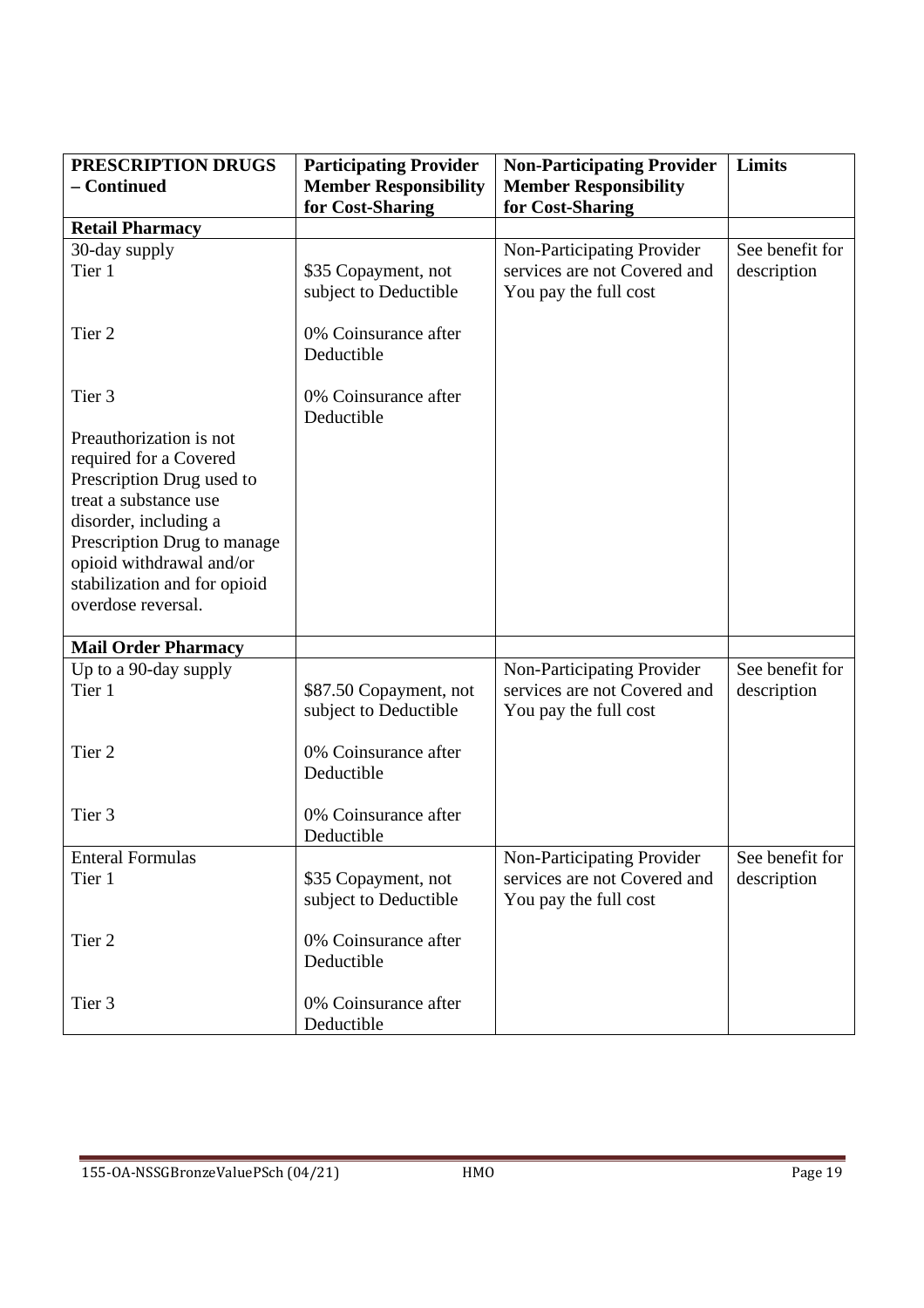| <b>WELLNESS BENEFITS</b>     | <b>Participating Provider</b><br><b>Member Responsibility</b> | <b>Non-Participating Provider</b><br><b>Member Responsibility</b> | <b>Limits</b>  |
|------------------------------|---------------------------------------------------------------|-------------------------------------------------------------------|----------------|
|                              | for Cost-Sharing                                              | for Cost-Sharing                                                  |                |
| Gym Reimbursement            | \$200 per six $(6)$ month                                     | \$200 per six $(6)$ month                                         | $$200$ per six |
|                              | calendar year period; an                                      | calendar year period; an                                          | $(6)$ month    |
|                              | additional \$100 per six                                      | additional \$100 per six                                          | calendar year  |
|                              | (6) month calendar year                                       | (6) month calendar year                                           | period; an     |
|                              | period for covered                                            | period for covered                                                | additional     |
|                              | Dependents                                                    | Dependents                                                        | \$100 per six  |
|                              |                                                               |                                                                   | $(6)$ month    |
|                              |                                                               |                                                                   | calendar year  |
|                              |                                                               |                                                                   | period for     |
|                              |                                                               |                                                                   | covered        |
|                              |                                                               |                                                                   | Dependents     |
| <b>PEDIATRIC VISION and</b>  | <b>Participating Provider</b>                                 | <b>Non-Participating Provider</b>                                 | Limits         |
| <b>DENTAL CARE</b>           | <b>Member Responsibility</b>                                  | <b>Member Responsibility</b>                                      |                |
|                              | for Cost-Sharing                                              | for Cost-Sharing                                                  |                |
| <b>Pediatric Vision Care</b> |                                                               | Non-Participating Provider                                        |                |
|                              |                                                               | services are not Covered and                                      |                |
| Exams                        | \$0 Copayment, not                                            | You pay the full cost                                             | One $(1)$ exam |
|                              | subject to Deductible                                         |                                                                   | per twelve     |
|                              |                                                               |                                                                   | $(12)$ month   |
| Lenses and Frames            | 30% Coinsurance, not                                          |                                                                   | period         |
|                              | subject to Deductible                                         |                                                                   |                |
|                              |                                                               |                                                                   | One $(1)$      |
| <b>Contact Lenses</b>        | 30% Coinsurance, not                                          |                                                                   | prescribed     |
|                              | subject to Deductible                                         |                                                                   | lenses and     |
|                              |                                                               |                                                                   | frames per     |
|                              |                                                               |                                                                   | twelve $(12)$  |
|                              |                                                               |                                                                   | month period   |